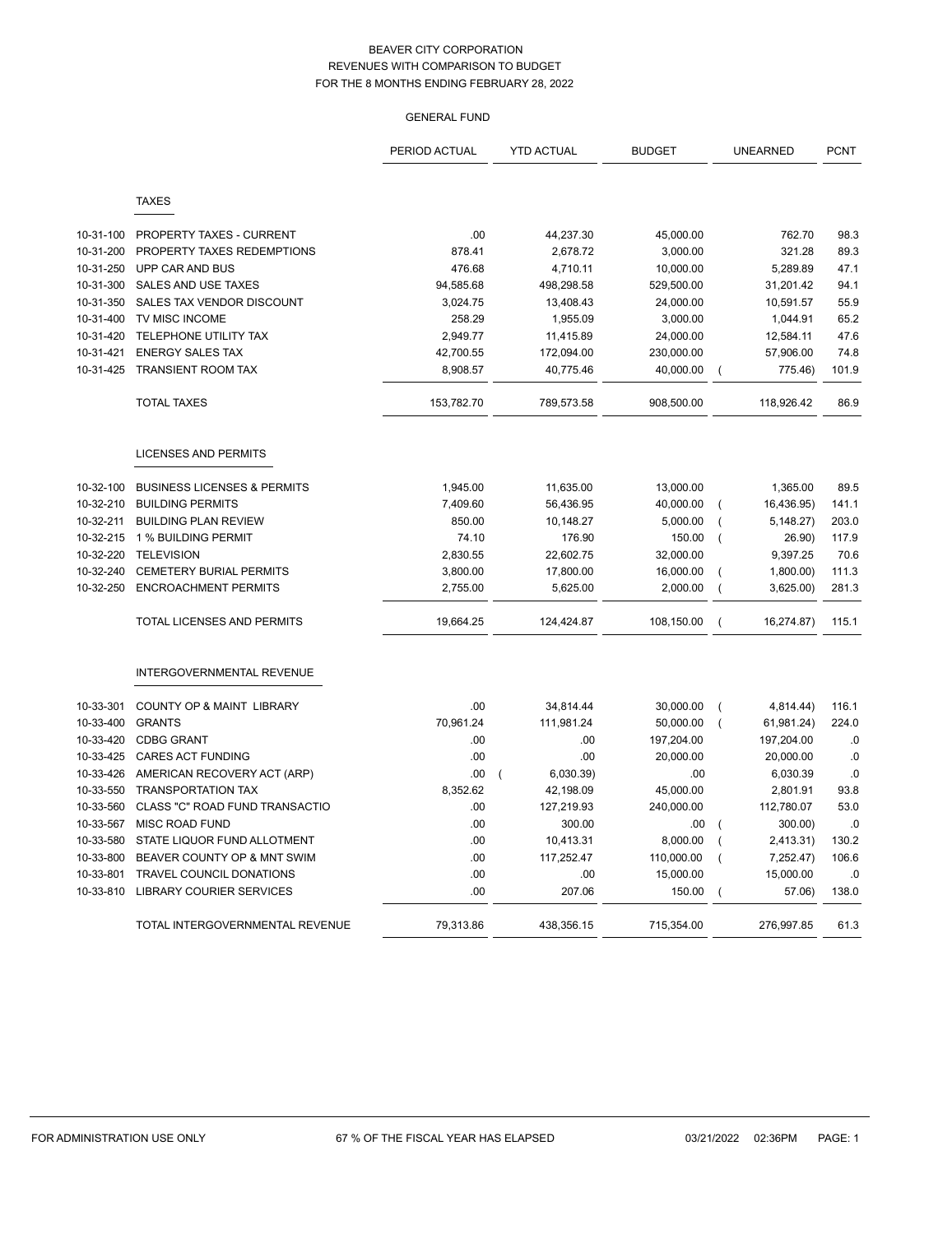|                        |                                             | <b>GENERAL FUND</b> |                     |                     |                             |                |
|------------------------|---------------------------------------------|---------------------|---------------------|---------------------|-----------------------------|----------------|
|                        |                                             | PERIOD ACTUAL       | <b>YTD ACTUAL</b>   | <b>BUDGET</b>       | <b>UNEARNED</b>             | <b>PCNT</b>    |
|                        | <b>CHARGES FOR SERVICES</b>                 |                     |                     |                     |                             |                |
|                        | <b>ZONING REVENUE</b>                       |                     |                     |                     |                             |                |
| 10-34-130              |                                             | .00                 | 725.00              | 500.00              | 225.00)                     | 145.0          |
| 10-34-910<br>10-34-920 | BUILDING AND PARK RENT<br>SOUND SYSTEM RENT | 1,515.00<br>.00     | 12,202.00<br>900.00 | 12,000.00           | 202.00)                     | 101.7<br>150.0 |
| 10-34-930              | <b>LAND RENT</b>                            | 1,448.60            | 24,446.24           | 600.00<br>29,000.00 | 300.00)<br>4,553.76         | 84.3           |
| 10-34-940              | ADMINISTRATIVE FOR EL & WA SEW              | .00                 | .00                 | 105,000.00          | 105,000.00                  | .0             |
|                        | <b>TOTAL CHARGES FOR SERVICES</b>           | 2,963.60            | 38,273.24           | 147,100.00          | 108,826.76                  | 26.0           |
|                        |                                             |                     |                     |                     |                             |                |
|                        | MISCELLANEOUS REVENUE                       |                     |                     |                     |                             |                |
| 10-36-200              | <b>RENTS AND CONCESSIONS</b>                | .00                 | .00                 | 250.00              | 250.00                      | .0             |
| 10-36-220              | LEASE AND REVENUE UPS                       | 600.00              | 4,800.00            | 7,200.00            | 2,400.00                    | 66.7           |
|                        | TOTAL MISCELLANEOUS REVENUE                 | 600.00              | 4,800.00            | 7,450.00            | 2,650.00                    | 64.4           |
|                        | <b>OTHER</b>                                |                     |                     |                     |                             |                |
| 10-38-100              | <b>INTEREST EARNINGS</b>                    | 2.011.38            | 6,543.75            | 3,000.00            | $\overline{ }$<br>3,543.75) | 218.1          |
| 10-38-200              | OPERA HOUSE DONATIONS                       | .00                 | 6,152.00            | .00                 | 6, 152.00                   | .0             |
| 10-38-215              | POOL VENDING MACHINE REV.                   | .00                 | 153.00              | .00                 | 153.00)                     | .0             |
| 10-38-220              | STALL RENTAL RACE TRACK                     | 240.00              | 2,161.00            | 2,400.00            | 239.00                      | 90.0           |
| 10-38-300              | <b>SWIM POOL FEES</b>                       | 4,610.30            | 31,616.91           | 45,000.00           | 13,383.09                   | 70.3           |
| 10-38-340              | SWIM TEAM REG & POOL DONATIONS              | .00                 | 170.00              | 250.00              | 80.00                       | 68.0           |
| 10-38-350              | BEAVER BASH/SUMMER SMASH                    | 990.00              | 1,485.00            | 23,000.00           | 21,515.00                   | 6.5            |
| 10-38-351              | <b>RECREATION/SPORTS FEES</b>               | 135.75              | 11,890.65           | 35,000.00           | 23,109.35                   | 34.0           |
| 10-38-355              | TUSHAR COMPLEX CONCESSIONS                  | 250.00              | 950.00              | .00                 | 950.00)                     | .0             |
| 10-38-360              | RECREATION/SPORTS DONATIONS                 | .00                 | 16,987.50           | 10,000.00           | 6,987.50                    | 169.9          |
| 10-38-420              | <b>GARBAGE BILLING REVENUE</b>              | 650.07              | 5,143.70            | 7,500.00            | 2,356.30                    | 68.6           |
| 10-38-735              | <b>LIBRARY SERVICE &amp; MATERIALS</b>      | 160.36              | 1,396.52            | 1,800.00            | 403.48                      | 77.6           |
| 10-38-737              | LIBRARY ENDOWMENT ACCOUNT                   | .00                 | 35.27               | 100.00              | 64.73                       | 35.3           |
| 10-38-738              | <b>LIBRARY DONATIONS</b>                    | .00                 | 100.00              | 100.00              | .00                         | 100.0          |
| 10-38-739              | <b>LIBRARY GRANTS</b>                       | 1.043.82            | 5,585.25            | 2,500.00            | 3,085.25                    | 223.4          |
|                        | 10-38-800 VETERANS MEMORIAL DONATION        | .00                 | 100.00              | .00.                | 100.00)                     | .0             |
| 10-38-900              | <b>GENERAL FUND SUNDRY</b>                  | 214.79              | 3,532.44            | 2,500.00            | 1,032.44)                   | 141.3          |
|                        | TOTAL OTHER                                 | 10,306.47           | 94,002.99           | 133,150.00          | 39,147.01                   | 70.6           |
|                        | CONTRIBUTIONS AND TRANSFERS                 |                     |                     |                     |                             |                |
| 10-39-050              | TRANSFER FROM ELECTRIC FOR SER              | .00                 | .00                 | 75,000.00           | 75,000.00                   | .0             |
| 10-39-100              | TRANSFER FROM WATER FOR SERVIC              | .00                 | .00                 | 45,000.00           | 45,000.00                   | .0             |
| 10-39-150              | TRANSFER FROM SEWER FOR SERVIC              | .00                 | .00                 | 36,000.00           | 36,000.00                   | .0             |
| 10-39-160              | TRANSFER FROM PERP CARE FOR SE              | .00                 | .00                 | 16,300.00           | 16,300.00                   | .0             |
|                        | TOTAL CONTRIBUTIONS AND TRANSFERS           | .00                 | .00                 | 172,300.00          | 172,300.00                  | .0             |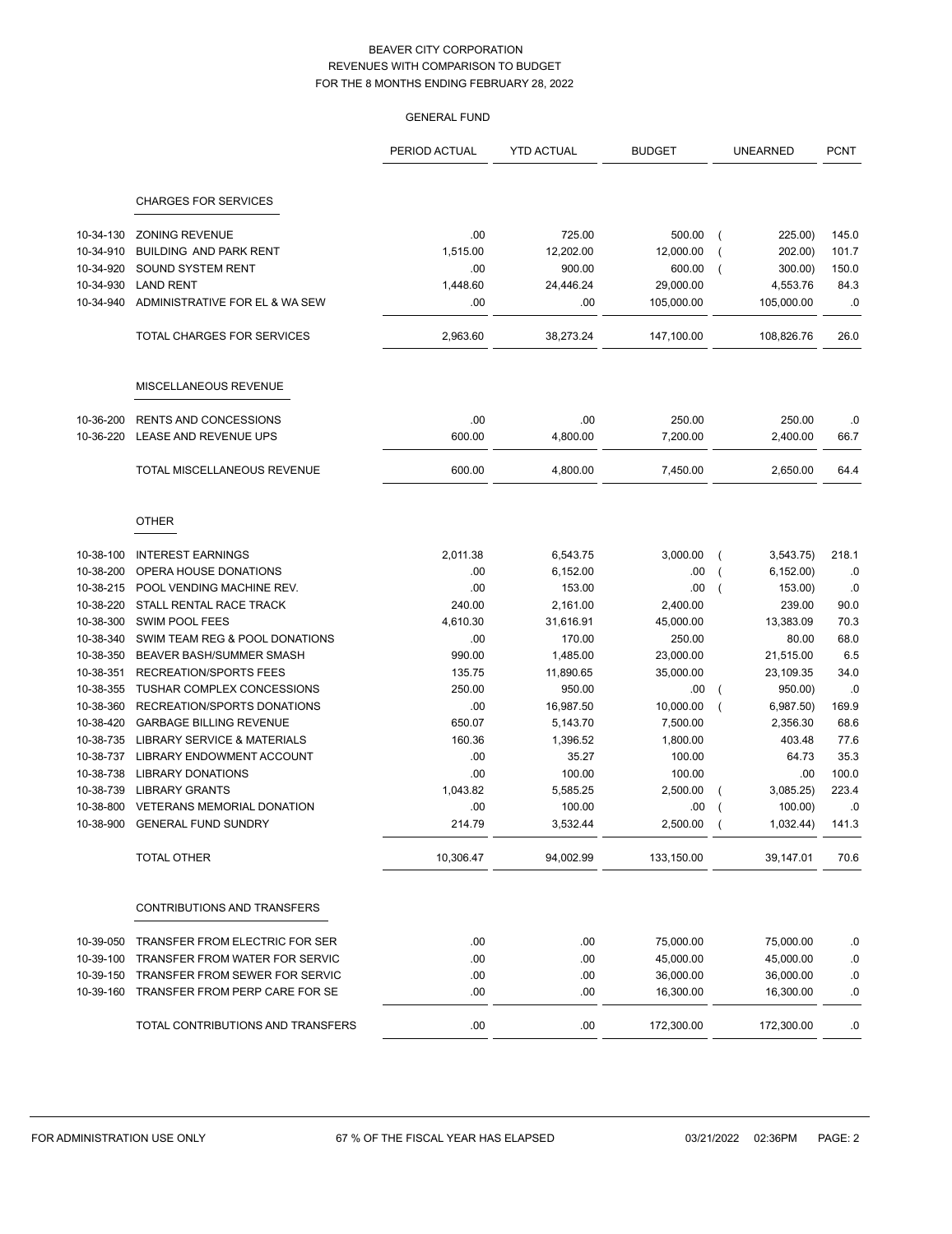#### GENERAL FUND

|                    | PERIOD ACTUAL | <b>YTD ACTUAL</b> | <b>BUDGET</b> | <b>UNEARNED</b> | <b>PCNT</b> |
|--------------------|---------------|-------------------|---------------|-----------------|-------------|
|                    |               |                   |               |                 |             |
| TOTAL FUND REVENUE | 266,630.88    | 1.489.430.83      | 2,192,004.00  | 702.573.17      | 68.0        |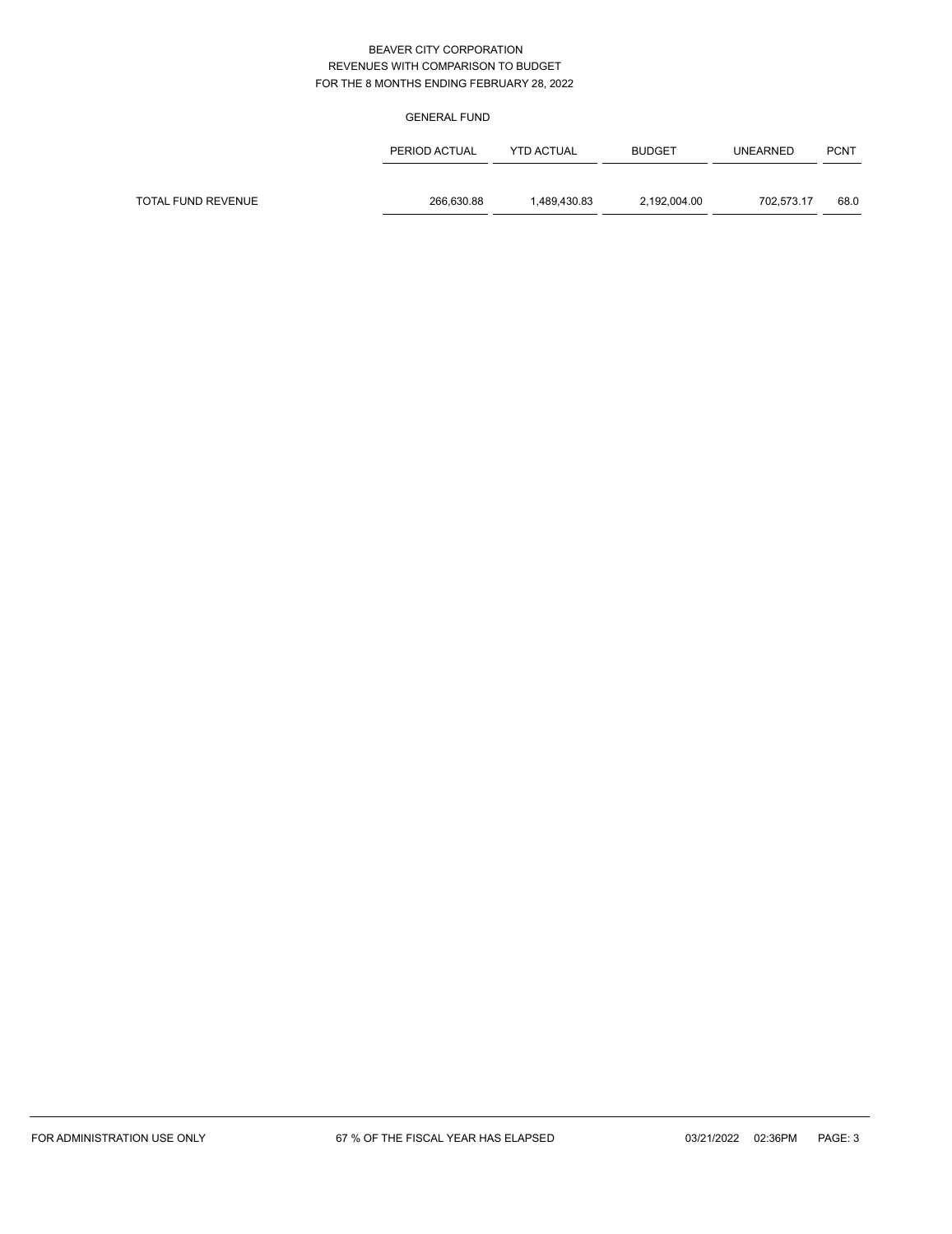|           |                                          | <b>GENERAL FUND</b> |                   |                    |                     |              |
|-----------|------------------------------------------|---------------------|-------------------|--------------------|---------------------|--------------|
|           |                                          | PERIOD ACTUAL       | <b>YTD ACTUAL</b> | <b>BUDGET</b>      | UNEXPENDED          | <b>PCNT</b>  |
|           | LEGISLATIVE                              |                     |                   |                    |                     |              |
| 10-41-110 | SALARIES - MAYOR AND COUNCIL             | 2,579.06            | 20,632.48         | 31,000.00          | 10,367.52           | 66.6         |
| 10-41-130 | <b>EMPLOYEE BENEFITS</b>                 | 607.39              | 10,571.16         | 7,650.00           |                     | 138.2        |
| 10-41-220 | LEGAL NOTICE / ADVERTISEMENT             | .00                 | 409.10            | 1,000.00           | 2,921.16)<br>590.90 | 40.9         |
| 10-41-230 | <b>TRAVEL</b>                            | .00                 | .00               | 1,500.00           | 1,500.00            | .0           |
| 10-41-360 | YOUTH CITY COUNCIL                       | .00                 | 334.56            | 600.00             | 265.44              | 55.8         |
| 10-41-610 | <b>MISCELLANEOUS</b>                     | 1,634.83            | 3,901.10          | 7,000.00           | 3,098.90            | 55.7         |
|           |                                          |                     |                   |                    |                     |              |
|           | <b>TOTAL LEGISLATIVE</b>                 | 4,821.28            | 35,848.40         | 48,750.00          | 12,901.60           | 73.5         |
|           | <b>ADMINISTRATIVE</b>                    |                     |                   |                    |                     |              |
| 10-43-110 | SALARIES AND WAGES                       | 4,084.24            | 34,533.25         | 53,304.00          | 18,770.75           | 64.8         |
| 10-43-130 | <b>EMPLOYEE BENEFITS</b>                 | 2,220.20            | 19,566.30         | 31,200.00          | 11,633.70           | 62.7         |
| 10-43-210 | <b>DUES &amp; MEMBERSHIPS</b>            | .00                 | 914.00            | 2,400.00           | 1,486.00            | 38.1         |
| 10-43-230 | ADMIN TRAVEL, MILEAGE, TNG               | 7.00                | 1,962.02          | 6,500.00           | 4,537.98            | 30.2         |
| 10-43-240 | OFFICE SUPPLIES AND EXPENSE              | 1,085.04            | 6,760.72          | 10,000.00          | 3,239.28            | 67.6         |
| 10-43-280 | <b>TELEPHONE</b>                         | 750.06              | 6,215.65          | 10,000.00          | 3,784.35            | 62.2         |
| 10-43-310 | ATTORNEY, LEGAL, PROFESSIONAL            | .00                 | 5,893.00          | 12,000.00          | 6,107.00            | 49.1         |
| 10-43-340 | AUDIT                                    | .00                 | 16,925.00         | 18,500.00          | 1,575.00            | 91.5         |
| 10-43-425 | <b>CARES ACT EXPENSES</b>                | .00                 | 44,851.70         | 20,000.00          | 24,851.70)          | 224.3        |
| 10-43-510 | <b>BONDS - PROPERTY INSURANCE</b>        | .00                 | 19,708.20         | 19,000.00          | 708.20)             | 103.7        |
| 10-43-610 | <b>MISCELLANEOUS</b>                     | 14.97               | 4,472.01          | 1,500.00           | 2,972.01)           | 298.1        |
| 10-43-630 | ECONOMIC DEVELOPMENT                     | 981.25              | 6,694.20          | 15,000.00          | 8,305.80            | 44.6         |
| 10-43-730 | CAPITAL OUTLAY - IMPROV TELEPH           | .00                 | .00               | 1,000.00           | 1,000.00            | .0           |
| 10-43-740 | CAPITAL OUTLAY - EQUIPMENT               | .00                 | 5,435.66          | 10,000.00          | 4,564.34            | 54.4         |
|           | <b>TOTAL ADMINISTRATIVE</b>              | 9,142.76            | 173,931.71        | 210,404.00         | 36,472.29           | 82.7         |
|           | <b>GENERAL GOVERNMENT BUILDINGS</b>      |                     |                   |                    |                     |              |
| 10-51-110 | SALARIES AND WAGES-MAINTAINCE            | 388.80              | 3,213.11          | 5,000.00           | 1,786.89            | 64.3         |
| 10-51-130 | <b>EMPLOYEE BENEFITS</b>                 | 32.86               | 269.49            | 600.00             | 330.51              | 44.9         |
| 10-51-270 | CITY BUILDINGS OP & MAINT                | 4,650.44            | 23,835.82         | 33,000.00          | 9,164.18            | 72.2         |
|           | 10-51-730 CAPITAL OUTLAY - CITY BLDG IMP | .00                 | .00               | 30,000.00          | 30,000.00           | .0           |
|           | 10-51-735 CAP. OUTLAY CITY BLDG UNDER 5K | .00                 | 2,025.00          | 5,000.00           | 2,975.00            | 40.5         |
|           | TOTAL GENERAL GOVERNMENT BUILDINGS       | 5,072.10            | 29,343.42         | 73,600.00          | 44,256.58           | 39.9         |
|           | PLANNING AND ZONING                      |                     |                   |                    |                     |              |
| 10-53-110 | SALARIES - PLANNING AND ZONING           |                     | 5,114.28          |                    |                     |              |
|           | 10-53-130 EMPLOYEE BENEFITS              | 608.92<br>302.48    |                   | 8,000.00           | 2,885.72            | 63.9<br>62.2 |
|           | 10-53-220 LEGAL NOTICE / ADVERTISMENT    |                     | 2,675.39<br>26.73 | 4,300.00<br>500.00 | 1,624.61<br>473.27  | 5.4          |
|           | 10-53-310 GENERAL PLAN DEVELOPMENT       | .00<br>.00          | 2,581.00          | .00                | 2,581.00)           | .0           |
|           | 10-53-610 MISCELLANEOUS                  | 15.95               | 1,116.49          | 500.00             | 616.49)             | 223.3        |
|           | TOTAL PLANNING AND ZONING                | 927.35              | 11,513.89         | 13,300.00          | 1,786.11            | 86.6         |
|           |                                          |                     |                   |                    |                     |              |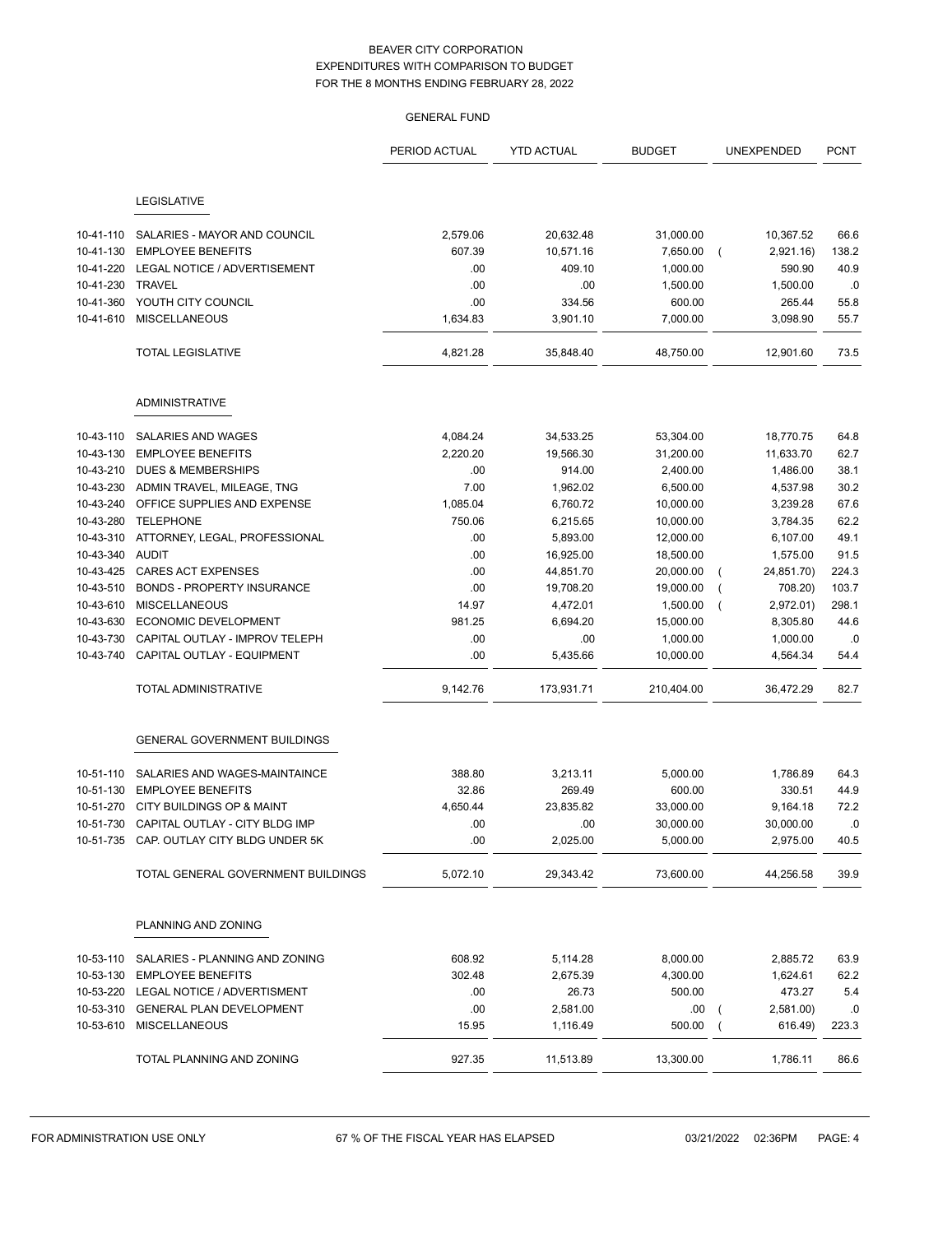|           |                                    | <b>GENERAL FUND</b> |                   |               |                              |             |
|-----------|------------------------------------|---------------------|-------------------|---------------|------------------------------|-------------|
|           |                                    | PERIOD ACTUAL       | <b>YTD ACTUAL</b> | <b>BUDGET</b> | UNEXPENDED                   | <b>PCNT</b> |
|           | PUBLIC SAFETY                      |                     |                   |               |                              |             |
| 10-54-110 | SALARY AND WAGES-C GUARD           | 1,272.48            | 8,600.96          | 15,000.00     | 6,399.04                     | 57.3        |
| 10-54-130 | <b>EMPLOYEE BENEFITS-C GUARD</b>   | 368.97              | 3,062.20          | 5,200.00      | 2,137.80                     | 58.9        |
| 10-54-350 | WILDLAND FIRE ASSESSMENT           | .00                 | .00               | 6,825.00      | 6,825.00                     | .0          |
| 10-54-610 | MISCELLANEOUS-C GUARD              | 13.63               | 207.33            | 500.00        | 292.67                       | 41.5        |
|           | <b>TOTAL PUBLIC SAFETY</b>         | 1,655.08            | 11,870.49         | 27,525.00     | 15,654.51                    | 43.1        |
|           | <b>BUILDING INSPECTION</b>         |                     |                   |               |                              |             |
| 10-58-610 | BEAVER COUNTY BUILDING FEES        | .00                 | 41,628.98         | 30,000.00     | 11,628.98)<br>$\overline{ }$ | 138.8       |
|           | TOTAL BUILDING INSPECTION          | .00                 | 41,628.98         | 30,000.00     | 11,628.98)<br>$\overline{ }$ | 138.8       |
|           | <b>STREETS</b>                     |                     |                   |               |                              |             |
| 10-60-110 | SALARIES AND WAGES                 | 1,783.14            | 14,131.89         | 19,000.00     | 4,868.11                     | 74.4        |
| 10-60-130 | <b>EMPLOYEE BENEFITS</b>           | 1,097.44            | 9,242.26          | 12,500.00     | 3,257.74                     | 73.9        |
| 10-60-250 | EQUIPMENT SUPPLIES & MAINT.        | 311.16              | 2,143.47          | 5,000.00      | 2,856.53                     | 42.9        |
| 10-60-270 | <b>STREET LIGHTING</b>             | 592.90              | 4,461.22          | 5,000.00      | 538.78                       | 89.2        |
| 10-60-410 | <b>STREET SIGNS &amp; SUPPLIES</b> | .00                 | 4,302.85          | 6,000.00      | 1,697.15                     | 71.7        |
| 10-60-480 | <b>B &amp; C ROAD FUNDS</b>        | 28,910.33           | 167,065.79        | 230,000.00    | 62,934.21                    | 72.6        |
| 10-60-485 | <b>CLASS C ROAD EQUIPMENT</b>      | .00                 | 2,500.00          | 25,000.00     | 22,500.00                    | 10.0        |
| 10-60-490 | SIDEWALK IMPROVEMENTS              | .00                 | 22,884.07         | 75,000.00     | 52,115.93                    | 30.5        |
| 10-60-495 | <b>CITY BEAUTIFICATION</b>         | .00                 | 101.96            | 14,800.00     | 14,698.04                    | .7          |
| 10-60-610 | <b>MISCELLANEOUS</b>               | 128.04              | 1,492.34          | 2,400.00      | 907.66                       | 62.2        |
| 10-60-730 | CAPITAL OUTLAY STREETS             | 49,079.09           | 421,226.17        | 221,200.00    | 200,026.17)<br>(             | 190.4       |
|           | <b>TOTAL STREETS</b>               | 81,902.10           | 649,552.02        | 615,900.00    | 33,652.02)                   | 105.5       |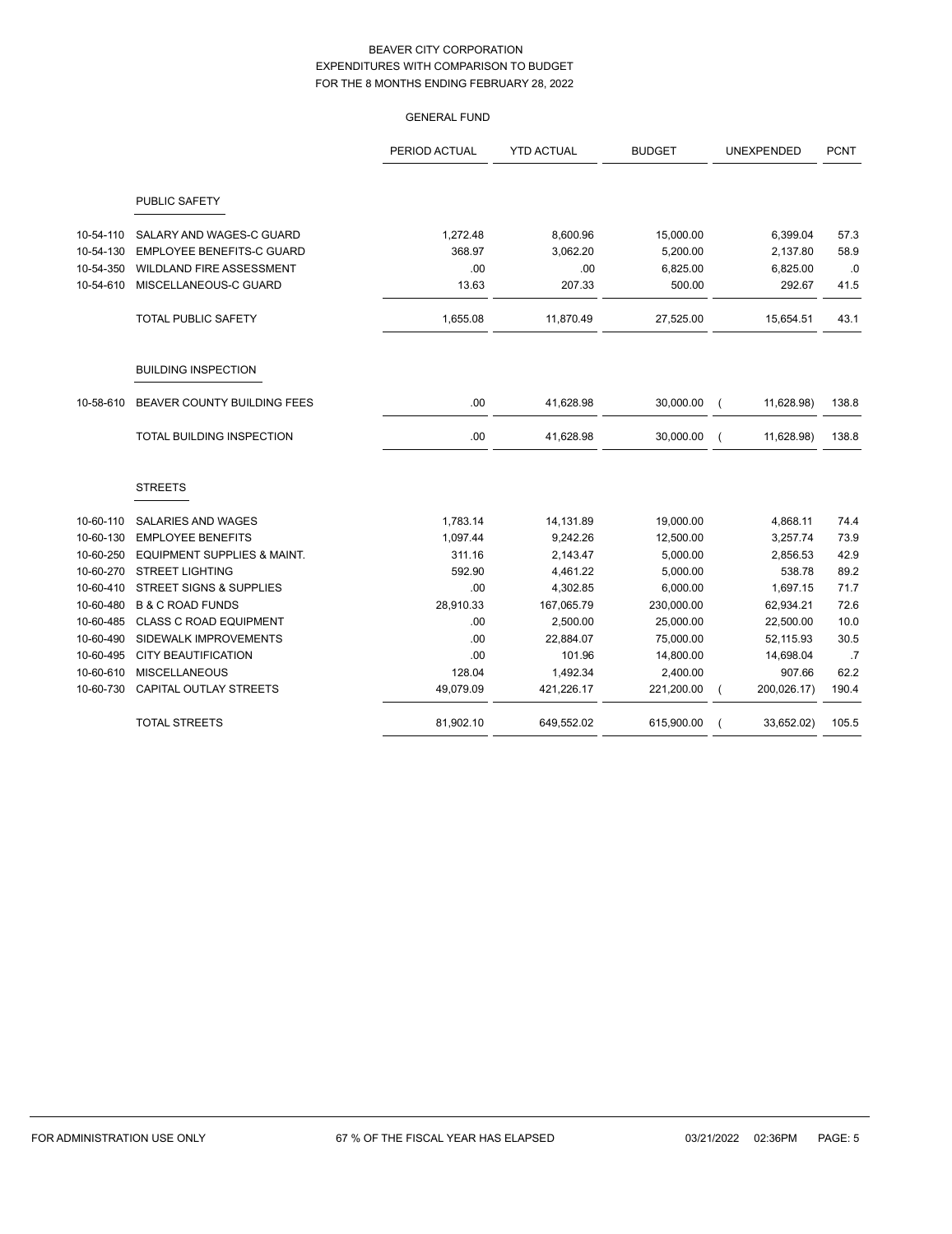# GENERAL FUND

|           |                                    | PERIOD ACTUAL | <b>YTD ACTUAL</b> | <b>BUDGET</b> |                | UNEXPENDED | <b>PCNT</b> |
|-----------|------------------------------------|---------------|-------------------|---------------|----------------|------------|-------------|
|           | <b>PARKS</b>                       |               |                   |               |                |            |             |
| 10-70-110 | <b>SALARIES AND WAGES</b>          | 5,781.73      | 52,094.03         | 92,500.00     |                | 40,405.97  | 56.3        |
| 10-70-130 | <b>EMPLOYEE BENEFITS</b>           | 3,060.34      | 27,492.33         | 47,000.00     |                | 19,507.67  | 58.5        |
| 10-70-260 | <b>PARKS EXPENSE</b>               | 3,185.87      | 22,212.47         | 25,000.00     |                | 2,787.53   | 88.9        |
| 10-70-265 | FOUNTAIN PARK O & M                | 65.80         | 2,219.70          | 3,000.00      |                | 780.30     | 74.0        |
| 10-70-270 | <b>PARK LIGHTING</b>               | .00           | .00               | 1,500.00      |                | 1,500.00   | .0          |
| 10-70-275 | TUSHER MOUNTAIN QUAD PLEX          | 13,074.28     | 19,277.92         | 5,000.00      |                | 14,277.92) | 385.6       |
| 10-70-620 | FT CAMERON RECREATION AREA         | 245.10        | 10,560.62         | 4,500.00      | $\overline{ }$ | 6,060.62)  | 234.7       |
| 10-70-621 | FT. CAMERON RODEO GROUNDS          | .00           | 2,797.17          | 4,500.00      |                | 1,702.83   | 62.2        |
| 10-70-625 | <b>DEARMITT FIELDS</b>             | .00           | 1,078.98          | 2,500.00      |                | 1,421.02   | 43.2        |
| 10-70-630 | <b>RACE TRACK</b>                  | 86.48         | 5,539.20          | 8,000.00      |                | 2,460.80   | 69.2        |
| 10-70-730 | CAPITAL OUTLAY PARKS UNDER \$5K    | .00           | 5,000.00          | 12,000.00     |                | 7,000.00   | 41.7        |
| 10-70-740 | CAPITAL OUTLAY - EQUIPMENT         | .00           | 2,500.00          | 35,000.00     |                | 32,500.00  | 7.1         |
| 10-70-815 | <b>BOND PRINCIPAL PAYMENT</b>      | .00           | .00               | 35,000.00     |                | 35,000.00  | .0          |
| 10-70-820 | DEBT SERVICE - INTEREST - 1ST      | .00           | 1,969.10          | 3,670.00      |                | 1,700.90   | 53.7        |
| 10-70-830 | <b>ADMINISTRATION FEE</b>          | .00           | 500.00            | 500.00        |                | .00        | 100.0       |
|           | <b>TOTAL PARKS</b>                 | 25,499.60     | 153,241.52        | 279,670.00    |                | 126,428.48 | 54.8        |
|           | <b>RECREATION</b>                  |               |                   |               |                |            |             |
| 10-72-110 | <b>RECREATION SALARIES</b>         | 4,444.52      | 34,073.44         | 52,000.00     |                | 17,926.56  | 65.5        |
| 10-72-130 | <b>EMPLOYEE BENEFITS</b>           | 2,388.06      | 20,707.94         | 21,500.00     |                | 792.06     | 96.3        |
| 10-72-740 | <b>RECREATION PROGRAM</b>          | 999.42        | 31,239.15         | 35,000.00     |                | 3,760.85   | 89.3        |
| 10-72-743 | <b>RECREATION DONATION EXPENSE</b> | 1,604.00      | 2,819.00          | .00.          | $\overline{ }$ | 2,819.00)  | .0          |
| 10-72-750 | BEAVER BASH/SPRING FLING           | .00           | .00               | 25,000.00     |                | 25,000.00  | .0          |
|           | <b>TOTAL RECREATION</b>            | 9,436.00      | 88,839.53         | 133,500.00    |                | 44,660.47  | 66.6        |
|           | <b>SWIMMING POOL</b>               |               |                   |               |                |            |             |
| 10-73-110 | SALARIES AND WAGES                 | 7,409.32      | 64,990.59         | 84,000.00     |                | 19,009.41  | 77.4        |
| 10-73-130 | <b>EMPLOYEE BENEFITS</b>           | 1,915.45      | 17,297.74         | 26,000.00     |                | 8,702.26   | 66.5        |
| 10-73-270 | <b>BLDG SUPPLIES &amp; MAINT.</b>  | 7,432.97      | 25,526.15         | 30,000.00     |                | 4,473.85   | 85.1        |
| 10-73-275 | POOL VENDING MACHINE EXP           | .00           | .00               | 500.00        |                | 500.00     | .0          |
| 10-73-610 | MISC. SUPPLIES - SWIM TEAM         | .00           | 987.46            | 500.00        | $\overline{ }$ | 487.46)    | 197.5       |
| 10-73-720 | CAPITAL OUTLAY - BUILDINGS         | .00           | 4,000.00          | 14,500.00     |                | 10,500.00  | 27.6        |
| 10-73-740 | <b>CAPITAL OUTLAY - EQUIP</b>      | .00           | .00               | 5,000.00      |                | 5,000.00   | .0          |
|           | <b>TOTAL SWIMMING POOL</b>         | 16,757.74     | 112,801.94        | 160,500.00    |                | 47,698.06  | 70.3        |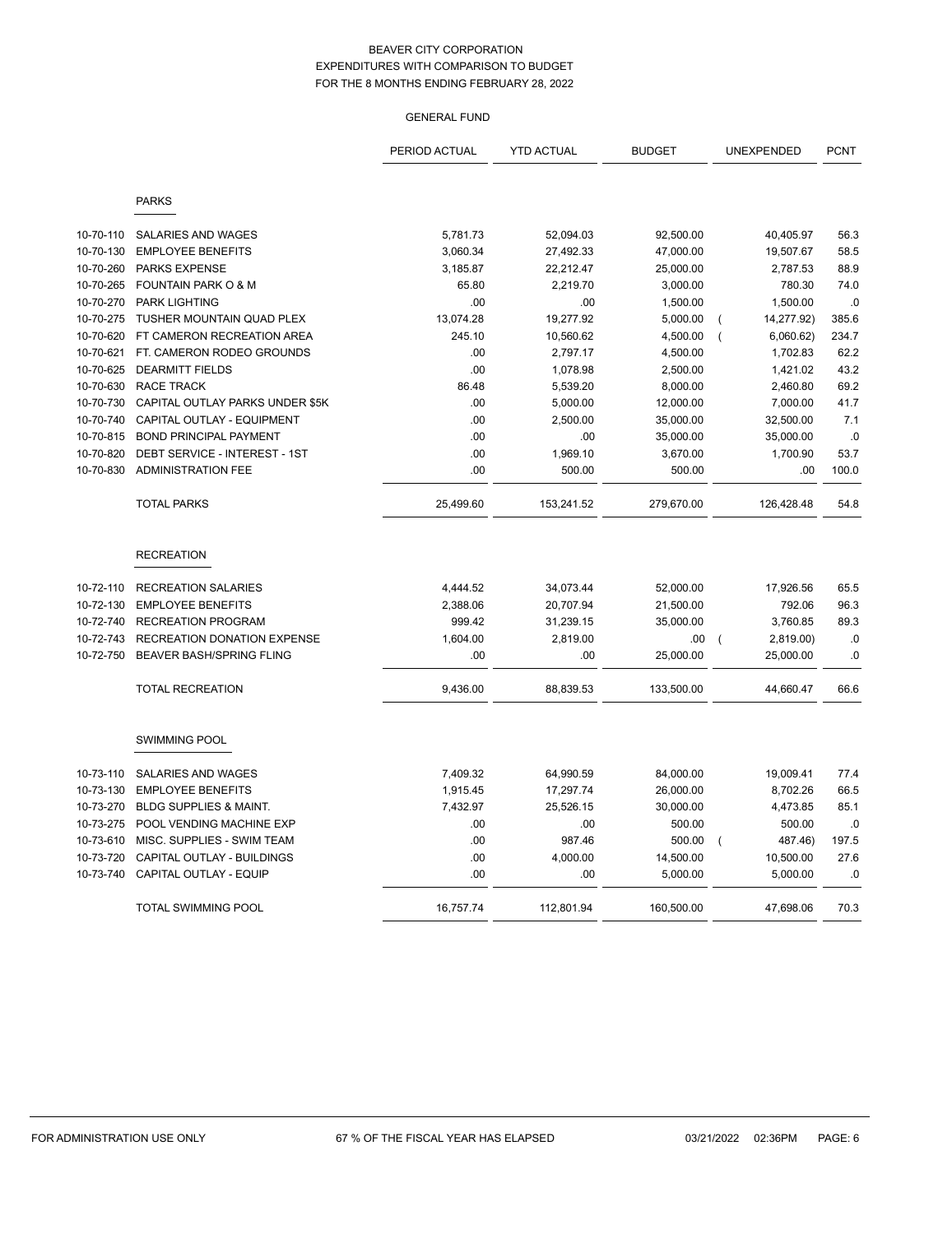# GENERAL FUND

|           |                                     | PERIOD ACTUAL | <b>YTD ACTUAL</b> | <b>BUDGET</b> |          | UNEXPENDED | <b>PCNT</b> |
|-----------|-------------------------------------|---------------|-------------------|---------------|----------|------------|-------------|
|           | <b>LIBRARY</b>                      |               |                   |               |          |            |             |
|           |                                     |               |                   |               |          |            |             |
| 10-75-110 | <b>LIBRARY SALARIES</b>             | 5,566.30      | 57,922.58         | 94,000.00     |          | 36,077.42  | 61.6        |
| 10-75-130 | <b>LIBRARY BENEFITS</b>             | 2,835.91      | 28,543.70         | 48,100.00     |          | 19,556.30  | 59.3        |
| 10-75-240 | OFFICE SUPPLIES AND EXPENSE         | 129.00        | 913.92            | 1,200.00      |          | 286.08     | 76.2        |
| 10-75-250 | TECHNICAL ASSISTANCE                | 164.87        | 944.28            | 2,000.00      |          | 1,055.72   | 47.2        |
| 10-75-260 | <b>HEATING OP &amp; MAINTENANCE</b> | 1,964.30      | 11,188.44         | 14,000.00     |          | 2,811.56   | 79.9        |
| 10-75-270 | <b>LIBRARY PROGRAMS</b>             | 282.03        | 2,867.69          | 2,800.00      |          | 67.69)     | 102.4       |
| 10-75-731 | CAP. OUTLAY LIBRARY UNDER \$5K      | .00           | 1,159.00          | 2,500.00      |          | 1,341.00   | 46.4        |
| 10-75-735 | CITY GRANT--BOOKS & EXPENSES        | 735.57        | 10,597.66         | 15,000.00     |          | 4,402.34   | 70.7        |
| 10-75-736 | STATE DEVELOP GRANT-BOOK EXP        | 383.93        | 599.93            | 6,000.00      |          | 5,400.07   | 10.0        |
| 10-75-738 | <b>LIBRARY GRANTS</b>               | 1,244.05      | 7,425.39          | .00           |          | 7,425.39)  | .0          |
| 10-75-810 | LIBRARY ROOF CIB LOAN PRINCIPA      | .00           | 3,000.00          | 3,000.00      |          | .00        | 100.0       |
|           | <b>TOTAL LIBRARY</b>                | 13,305.96     | 125, 162.59       | 188,600.00    |          | 63,437.41  | 66.4        |
|           | <b>CEMETERY</b>                     |               |                   |               |          |            |             |
| 10-77-110 | SALARIES AND WAGES                  | 5,304.58      | 48,273.28         | 64,000.00     |          | 15,726.72  | 75.4        |
| 10-77-130 | <b>EMPLOYEE BENEFITS</b>            | 3,164.20      | 28,432.71         | 45,000.00     |          | 16,567.29  | 63.2        |
| 10-77-260 | OPERATING & MAINTENANCE             | 2,116.58      | 14,762.69         | 18,000.00     |          | 3,237.31   | 82.0        |
| 10-77-730 | CAPITAL OUTLAY - IMPROVEMENTS       | .00           | .00               | 10,000.00     |          | 10,000.00  | .0          |
| 10-77-731 | CAP. OUTLAY CEMETARY UNDER \$5K     | .00           | .00               | 1,000.00      |          | 1,000.00   | .0          |
| 10-77-740 | CAPITAL OUTLAY - EQUIPMENT          | .00           | 7,912.00          | 15,000.00     |          | 7,088.00   | 52.8        |
|           | <b>TOTAL CEMETERY</b>               | 10,585.36     | 99,380.68         | 153,000.00    |          | 53,619.32  | 65.0        |
|           | COMMUNITY DEVELOPMENT               |               |                   |               |          |            |             |
| 10-78-110 | <b>WAGES &amp; SALARIES</b>         | 291.60        | 2,427.12          | 3,800.00      |          | 1,372.88   | 63.9        |
| 10-78-130 | <b>EMPLOYEE BENEFITS</b>            | 24.64         | 205.51            | 500.00        |          | 294.49     | 41.1        |
| 10-78-260 | OPERA HOUSE CIVIC CENTER - O &      | 1,565.36      | 6,624.59          | 20,000.00     |          | 13,375.41  | 33.1        |
| 10-78-630 | <b>DONATIONS</b>                    | .00           | 15,759.07         | 1,000.00      | $\left($ | 14,759.07) | 1575.9      |
| 10-78-631 | MAIN STREET CHRISTMAS LIGHTING      | .00           | 1,222.94          | 2,000.00      |          | 777.06     | 61.2        |
| 10-78-635 | <b>SOUND SYSTEM</b>                 | .00           | .00               | 1,000.00      |          | 1,000.00   | .0          |
| 10-78-640 | OLD COURT HOUSE MUSEUM              | .00           | .00               | 2,000.00      |          | 2,000.00   | .0          |
| 10-78-645 | CITY SPONSORED EVENTS               | .00           | 9,538.63          | 22,000.00     |          | 12,461.37  | 43.4        |
| 10-78-650 | ADVERTISE BEAVER - SIGNS            | 64.00         | 7,101.19          | 6,000.00      | $\left($ | 1,101.19)  | 118.4       |
| 10-78-725 | OPERA HOUSE CAPITAL IMP.            | .00           | 9,300.00          | 20,000.00     |          | 10,700.00  | 46.5        |
| 10-78-730 | CAPITAL OUTLAY - COMMUNITY DEV      | .00           | 331.16            | 16,000.00     |          | 15,668.84  | 2.1         |
| 10-78-810 | OPERA HOUSE BOND                    | .00           | 6,000.00          | 6,000.00      |          | .00        | 100.0       |
| 10-78-815 | OPERA HOUSE BOND INTEREST CIB       | .00           | 2,000.00          | 2,000.00      |          | .00        | 100.0       |
|           | TOTAL COMMUNITY DEVELOPMENT         | 1,945.60      | 60,510.21         | 102,300.00    |          | 41,789.79  | 59.2        |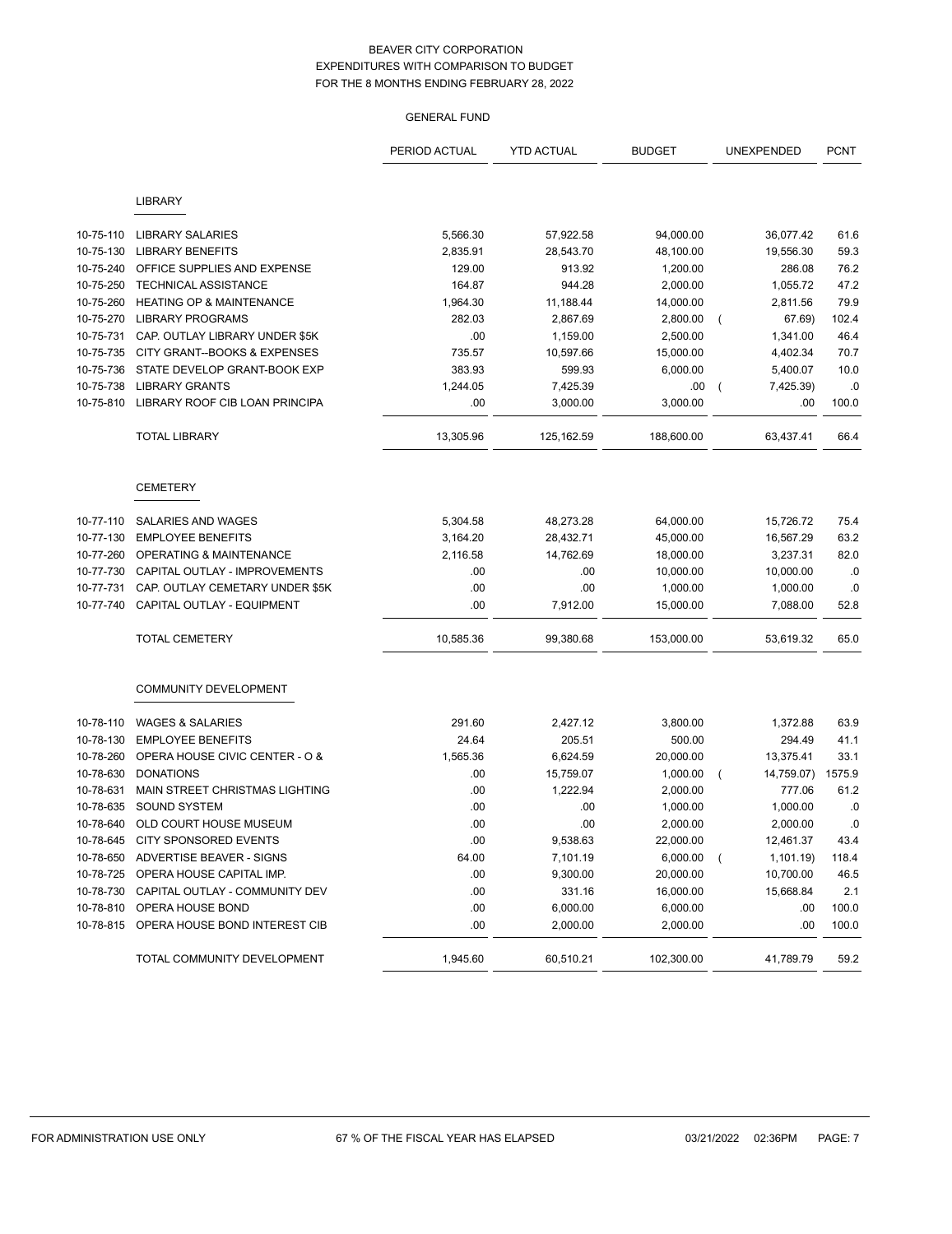|           |                                | <b>GENERAL FUND</b> |                   |               |                   |             |
|-----------|--------------------------------|---------------------|-------------------|---------------|-------------------|-------------|
|           |                                | PERIOD ACTUAL       | <b>YTD ACTUAL</b> | <b>BUDGET</b> | <b>UNEXPENDED</b> | <b>PCNT</b> |
|           | <b>OTHER</b>                   |                     |                   |               |                   |             |
| 10-80-400 | TELEVISION - OPERATING & MAINT | 1,309.75            | 13,477.22         | 18,000.00     | 4,522.78          | 74.9        |
| 10-80-450 | <b>CITY SURVEY</b>             | .00                 | .00               | 500.00        | 500.00            | .0          |
| 10-80-490 | CREDIT CARD HANDLING FEE       | 2,409.55            | 20,029.67         | 23,547.00     | 3,517.33          | 85.1        |
| 10-80-800 | <b>VETERANS WAR MEMORIAL</b>   | .00                 | 45.00             | 500.00        | 455.00            | 9.0         |
| 10-80-900 | <b>BAD DEBTS</b>               | .00                 | 107.40            | 500.00        | 392.60            | 21.5        |
| 10-80-901 | <b>BAD DEBT - AR</b>           | .00                 | .00               | 300.00        | 300.00            | .0          |
|           | TOTAL OTHER                    | 3,719.30            | 33,659.29         | 43,347.00     | 9,687.71          | 77.7        |
|           | <b>TRANSFERS</b>               |                     |                   |               |                   |             |
| 10-90-801 | TRANSFER TO OTHER FUNDS AIRPOR | .00                 | .00               | 32,673.00     | 32,673.00         | .0          |
| 10-90-802 | TRANS TO GOLF COURSE CAP IMP   | .00                 | .00               | 78,935.00     | 78,935.00         | .0          |
|           | <b>TOTAL TRANSFERS</b>         | .00                 | .00               | 111,608.00    | 111,608.00        | .0          |
|           | <b>TOTAL FUND EXPENDITURES</b> | 184,770.23          | 1,627,284.67      | 2,192,004.00  | 564,719.33        | 74.2        |
|           | NET REVENUE OVER EXPENDITURES  | 81,860.65           | 137,853.84)       | .00.          | 137,853.84        | .0          |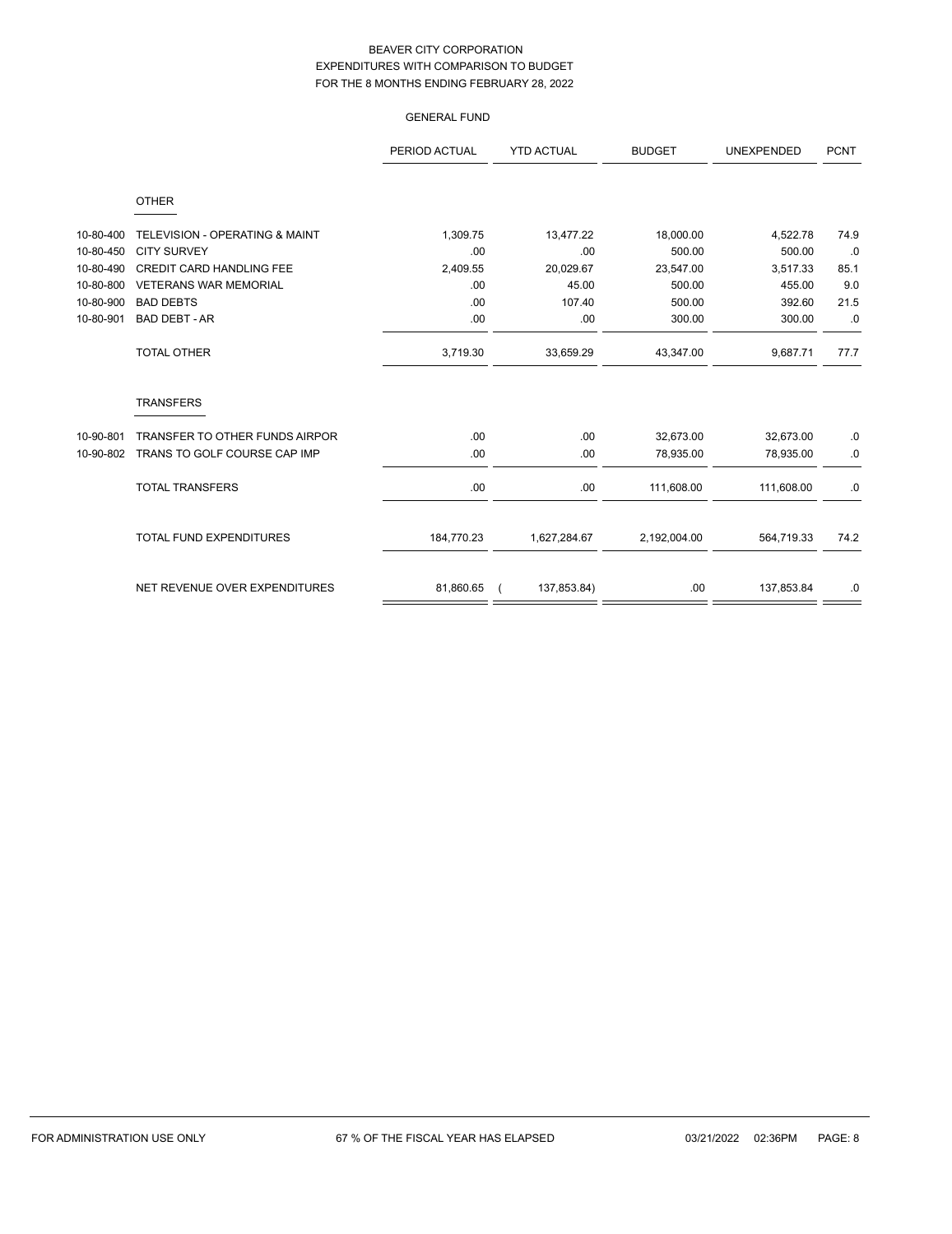# MUNICIPAL BUILDING AUTHORITY

|           |                             | PERIOD ACTUAL | <b>YTD ACTUAL</b> | <b>BUDGET</b> | <b>UNEXPENDED</b> | <b>PCNT</b> |
|-----------|-----------------------------|---------------|-------------------|---------------|-------------------|-------------|
|           | MISCELLANEOUS REVENUE       |               |                   |               |                   |             |
| 32-36-200 | <b>RENTS</b>                | .00           | .00               | 650,000.00    | 650,000.00        | .0          |
|           | TOTAL MISCELLANEOUS REVENUE | .00           | .00               | 650,000.00    | 650,000.00        | .0          |
|           | <b>TOTAL FUND REVENUE</b>   | .00           | .00               | 650,000.00    | 650,000.00        | .0          |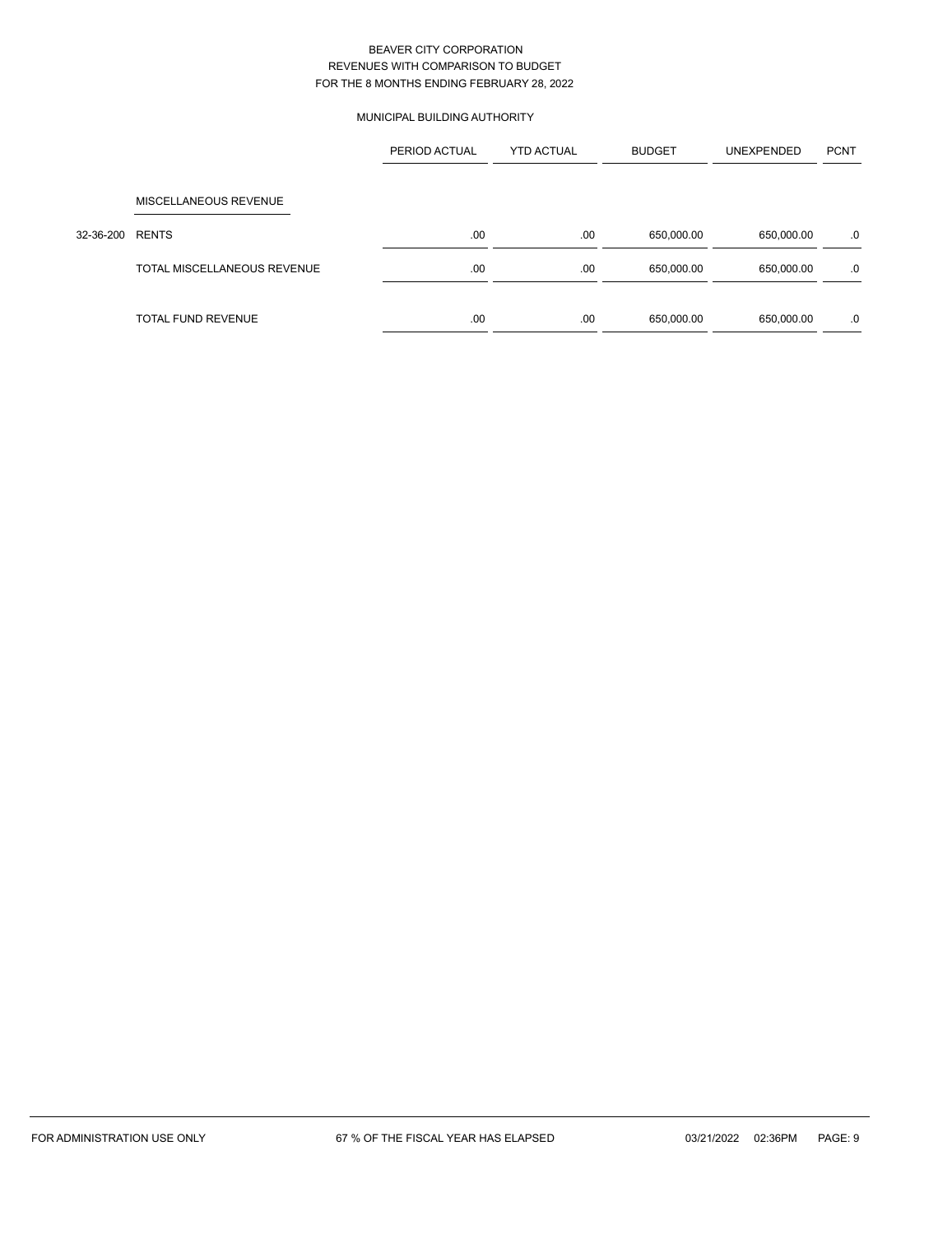# MUNICIPAL BUILDING AUTHORITY

|           |                                | PERIOD ACTUAL | <b>YTD ACTUAL</b> | <b>BUDGET</b> | <b>UNEXPENDED</b> | <b>PCNT</b> |
|-----------|--------------------------------|---------------|-------------------|---------------|-------------------|-------------|
|           | <b>EXPENDITURES</b>            |               |                   |               |                   |             |
| 32-40-810 | DEBT SERVICE - PRINCIPAL - 1ST | .00           | .00               | 400,000.00    | 400,000.00        | .0          |
| 32-40-820 | DEBT SERVICE - INTEREST - 1ST  | .00           | .00               | 250,000.00    | 250,000.00        | .0          |
|           | <b>TOTAL EXPENDITURES</b>      | .00.          | .00               | 650,000.00    | 650,000.00        | .0          |
|           | <b>TOTAL FUND EXPENDITURES</b> | .00.          | .00               | 650,000.00    | 650,000.00        | .0          |
|           | NET REVENUE OVER EXPENDITURES  | .00.          | .00               | .00           | .00.              | .0          |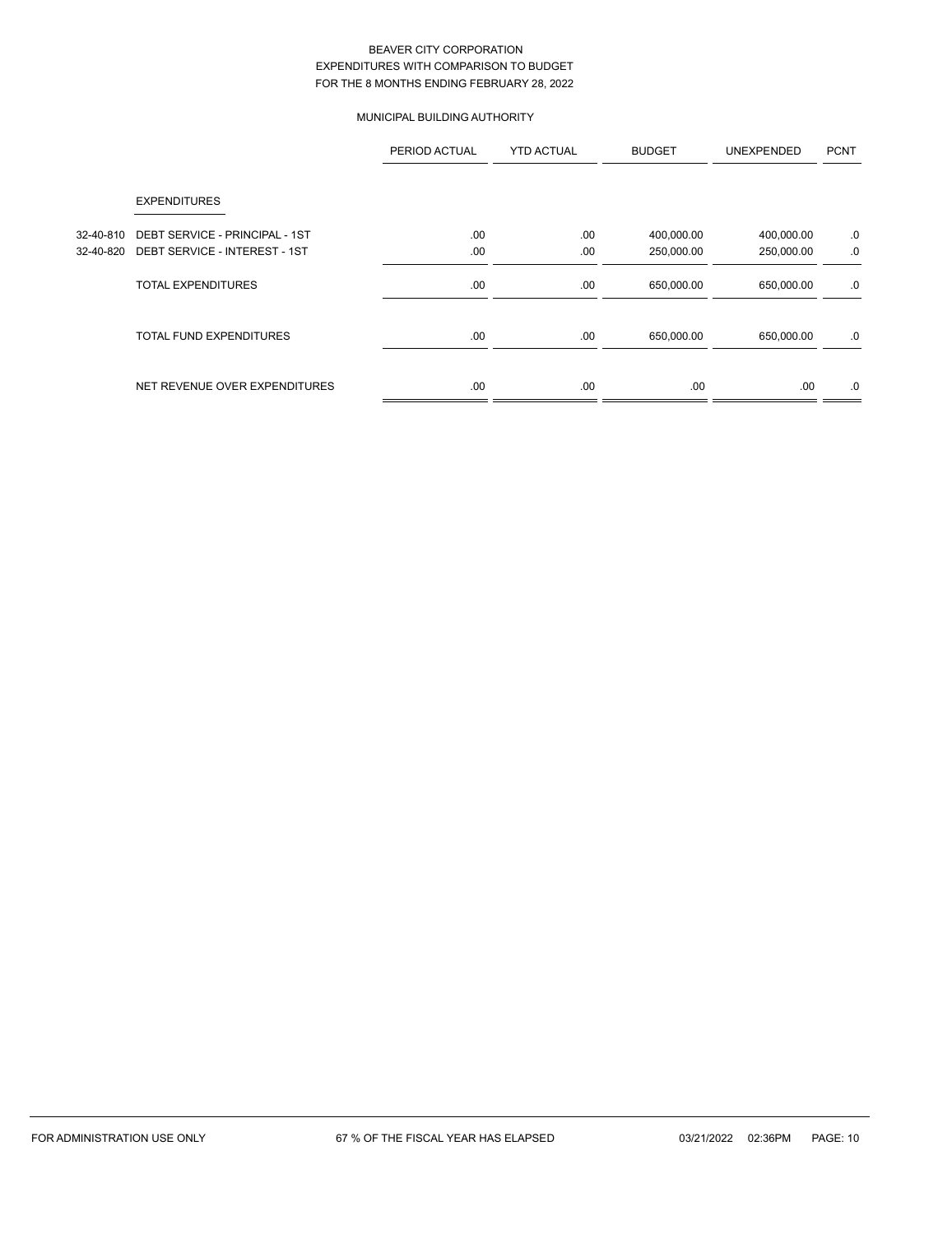# GOLF COURSE

|           |                                    | PERIOD ACTUAL | <b>YTD ACTUAL</b> | <b>BUDGET</b> | UNEXPENDED                 | <b>PCNT</b> |
|-----------|------------------------------------|---------------|-------------------|---------------|----------------------------|-------------|
|           | <b>OTHER</b>                       |               |                   |               |                            |             |
| 40-38-100 | <b>INTEREST EARNINGS</b>           | .00           | 11.06             | 45.00         | 33.94                      | 24.6        |
| 40-38-150 | <b>GOLF COURSE GREEN FEES</b>      | .00           | 37,288.23         | 50,000.00     | 12,711.77                  | 74.6        |
| 40-38-155 | <b>DRIVING RANGE FEES</b>          | .00           | 909.00            | 1,200.00      | 291.00                     | 75.8        |
| 40-38-160 | <b>GOLF COURSE TOURNAMENTS</b>     | .00           | 2,997.71          | 26,000.00     | 23,002.29                  | 11.5        |
| 40-38-200 | <b>GOLF COURSE BEER SALES</b>      | .00           | 6,778.98          | 9,500.00      | 2,721.02                   | 71.4        |
| 40-38-205 | <b>GOLF COURSE FOOD SALES</b>      | .00           | 20,559.94         | 24,000.00     | 3,440.06                   | 85.7        |
| 40-38-210 | GOLF CART PATH FEE REV             | .00           | 19,009.66         | 26,000.00     | 6,990.34                   | 73.1        |
| 40-38-212 | <b>GOLF COURSE PRO SHOP</b>        | 1,059.46      | 24,317.80         | 23,000.00     | 1,317.80)                  | 105.7       |
| 40-38-213 | <b>CLUB RENTALS</b>                | .00           | 1,008.00          | .00           | 1,008.00                   | .0          |
| 40-38-215 | <b>GOLF STALLS MAINTENANCE FEE</b> | .00           | 59.55             | 1,620.00      | 1,679.55                   | 3.7)        |
| 40-38-220 | <b>GOLF COURSE CLUBHOUSE</b>       | .00           | .00               | 300.00        | 300.00                     | .0          |
| 40-38-230 | CLUBHOUSE LOCKER RENTAL FEE        | .00           | 223.75            | 500.00        | 276.25                     | 44.8        |
| 40-38-300 | <b>GOLF COURSE GIFT CARDS</b>      | .00           | 163.04            | .00           | 163.04)                    | .0          |
|           | <b>TOTAL OTHER</b>                 | 1,059.46      | 113,207.62        | 162,165.00    | 48,957.38                  | 69.8        |
|           | CONTRIBUTIONS AND TRANSFERS        |               |                   |               |                            |             |
| 40-39-300 | <b>TRANSFER FROM GF</b>            | .00           | .00               | 78,935.00     | 78,935.00                  | .0          |
| 40-39-350 | <b>SUNDRY</b>                      | .00           | 1,000.00          | .00.          | 1,000.00<br>$\overline{ }$ | .0          |
|           | TOTAL CONTRIBUTIONS AND TRANSFERS  | .00           | 1,000.00          | 78,935.00     | 77,935.00                  | 1.3         |
|           | <b>TOTAL FUND REVENUE</b>          | 1,059.46      | 114,207.62        | 241,100.00    | 126,892.38                 | 47.4        |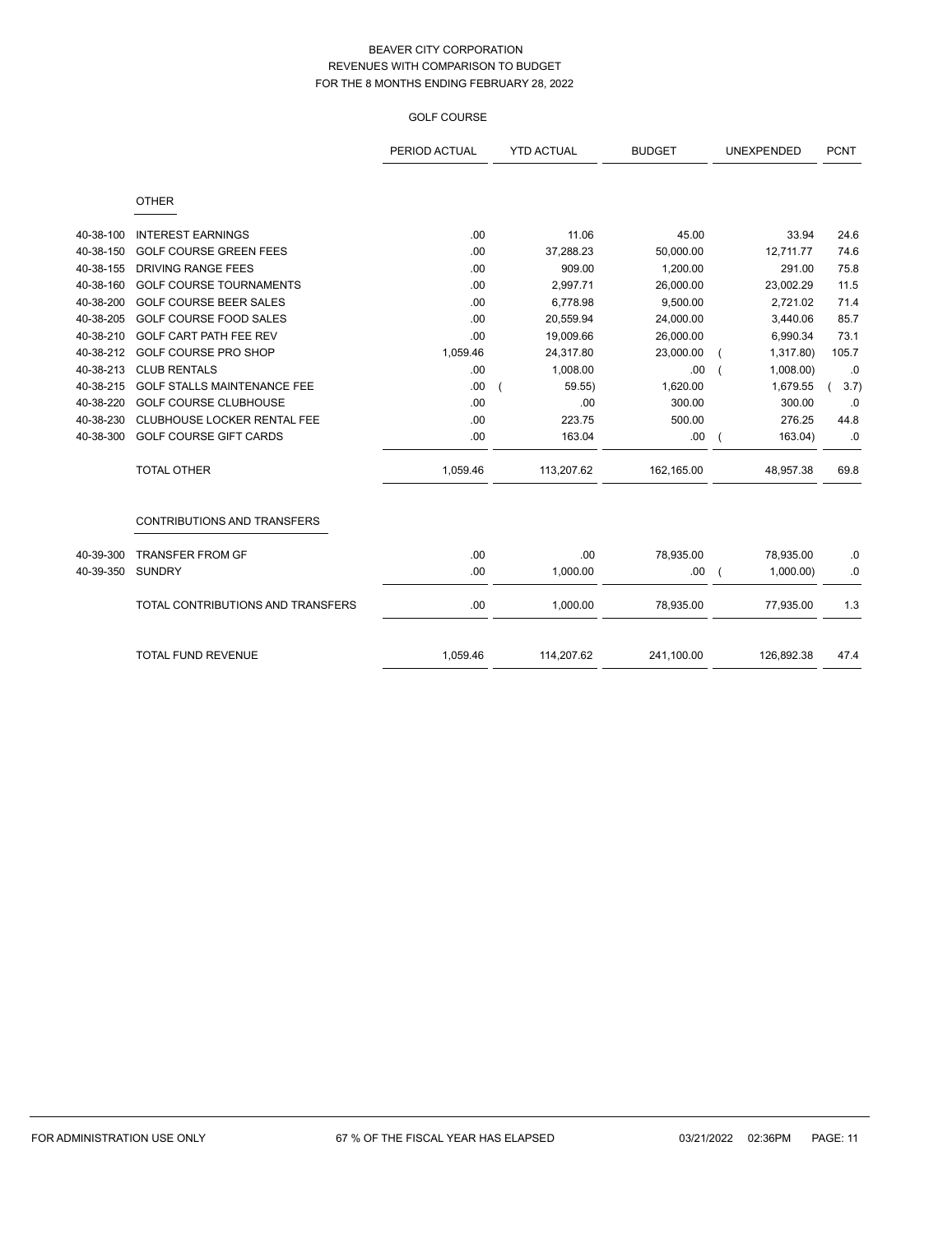## GOLF COURSE

|           |                                 | PERIOD ACTUAL | <b>YTD ACTUAL</b> | <b>BUDGET</b> | UNEXPENDED |            | <b>PCNT</b> |
|-----------|---------------------------------|---------------|-------------------|---------------|------------|------------|-------------|
|           | <b>EXPENDITURES</b>             |               |                   |               |            |            |             |
| 40-40-110 | <b>SALARIES AND WAGES</b>       | 2,635.82      | 69,819.59         | 105,000.00    |            | 35,180.41  | 66.5        |
| 40-40-130 | <b>EMPLOYEE BENEFITS</b>        | 1,684.71      | 19,614.37         | 30,500.00     |            | 10,885.63  | 64.3        |
| 40-40-211 | <b>TOURNAMENT EXPENSES</b>      | .00           | 2,556.88          | .00.          |            | 2,556.88)  | .0          |
| 40-40-260 | <b>GOLF COURSE O&amp;M</b>      | 127.67        | 13,821.51         | 20,000.00     |            | 6,178.49   | 69.1        |
| 40-40-265 | GOLF COURSE BUILDING O&M        | 2,895.50      | 15,365.96         | 18,000.00     |            | 2,634.04   | 85.4        |
| 40-40-270 | <b>GOLF CART LEASE</b>          | 870.40        | 6,666.77          | 8,000.00      |            | 1,333.23   | 83.3        |
| 40-40-275 | <b>GOLF COURSE PRO SHOP</b>     | 1,660.51      | 19,177.53         | 18,000.00     |            | 1, 177.53  | 106.5       |
| 40-40-280 | <b>FOOD</b>                     | .00           | 14,070.00         | 2,500.00      |            | 11,570.00) | 562.8       |
| 40-40-285 | <b>BEER</b>                     | .00           | 1,586.91          | 2,500.00      |            | 913.09     | 63.5        |
| 40-40-490 | <b>CREDIT CARD HANDLING FEE</b> | 68.91         | 3,045.41          | .00.          |            | 3,045.41   | .0          |
| 40-40-510 | <b>INSURANCE LIABILITY</b>      | .00           | .00               | 2,000.00      |            | 2,000.00   | $.0\,$      |
| 40-40-720 | CAPITAL OUTLAY - BUILDINGS      | .00           | .00               | 5,000.00      |            | 5,000.00   | .0          |
| 40-40-730 | CAPITAL OUTLAY GOLF UNDER \$5K  | .00           | 3,859.97          | 4,000.00      |            | 140.03     | 96.5        |
| 40-40-740 | CAPITAL OUTLAY - EQUIPMENT      | .00           | 16,000.00         | 25,000.00     |            | 9,000.00   | 64.0        |
| 40-40-805 | <b>GOLF COURSE IMPROVEMENTS</b> | 365.98        | 663.45            | .00.          |            | 663.45)    | .0          |
| 40-40-815 | GOLF CART STALLS ELECTRICITY    | 28.02         | 373.41            | 600.00        |            | 226.59     | 62.2        |
|           | <b>TOTAL EXPENDITURES</b>       | 10,337.52     | 186,621.76        | 241,100.00    |            | 54,478.24  | 77.4        |
|           | TOTAL FUND EXPENDITURES         | 10,337.52     | 186,621.76        | 241,100.00    |            | 54,478.24  | 77.4        |
|           | NET REVENUE OVER EXPENDITURES   | 9,278.06      | 72,414.14)        | .00.          |            | 72,414.14  | .0          |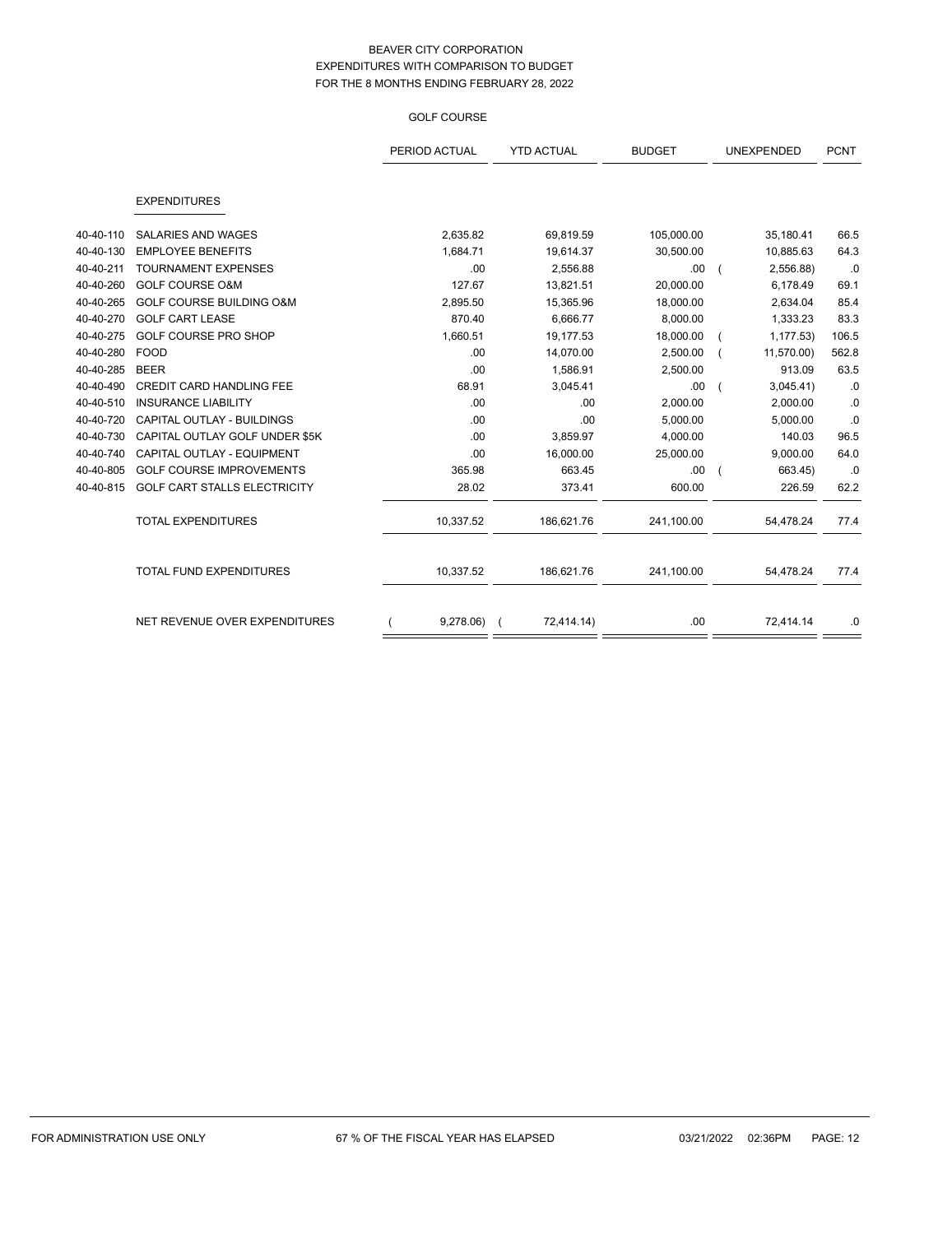|           |                          | <b>WATER IMPACT</b> |                   |               |            |            |             |
|-----------|--------------------------|---------------------|-------------------|---------------|------------|------------|-------------|
|           |                          | PERIOD ACTUAL       | <b>YTD ACTUAL</b> | <b>BUDGET</b> |            | UNEXPENDED | <b>PCNT</b> |
|           | <b>REVENUE</b>           |                     |                   |               |            |            |             |
| 42-37-140 | <b>IMPACT FEES</b>       | 3,105.00            | 36,805.00         | 15,000.00     | $\epsilon$ | 21,805.00) | 245.4       |
|           | <b>TOTAL REVENUE</b>     | 3,105.00            | 36,805.00         | 15,000.00     |            | 21,805.00) | 245.4       |
|           | <b>OTHER</b>             |                     |                   |               |            |            |             |
| 42-38-100 | <b>INTEREST EARNINGS</b> | .00                 | 119.96            | 800.00        |            | 680.04     | 15.0        |
|           | TOTAL OTHER              | .00                 | 119.96            | 800.00        |            | 680.04     | 15.0        |
|           | TOTAL FUND REVENUE       | 3,105.00            | 36,924.96         | 15,800.00     | $\left($   | 21,124.96) | 233.7       |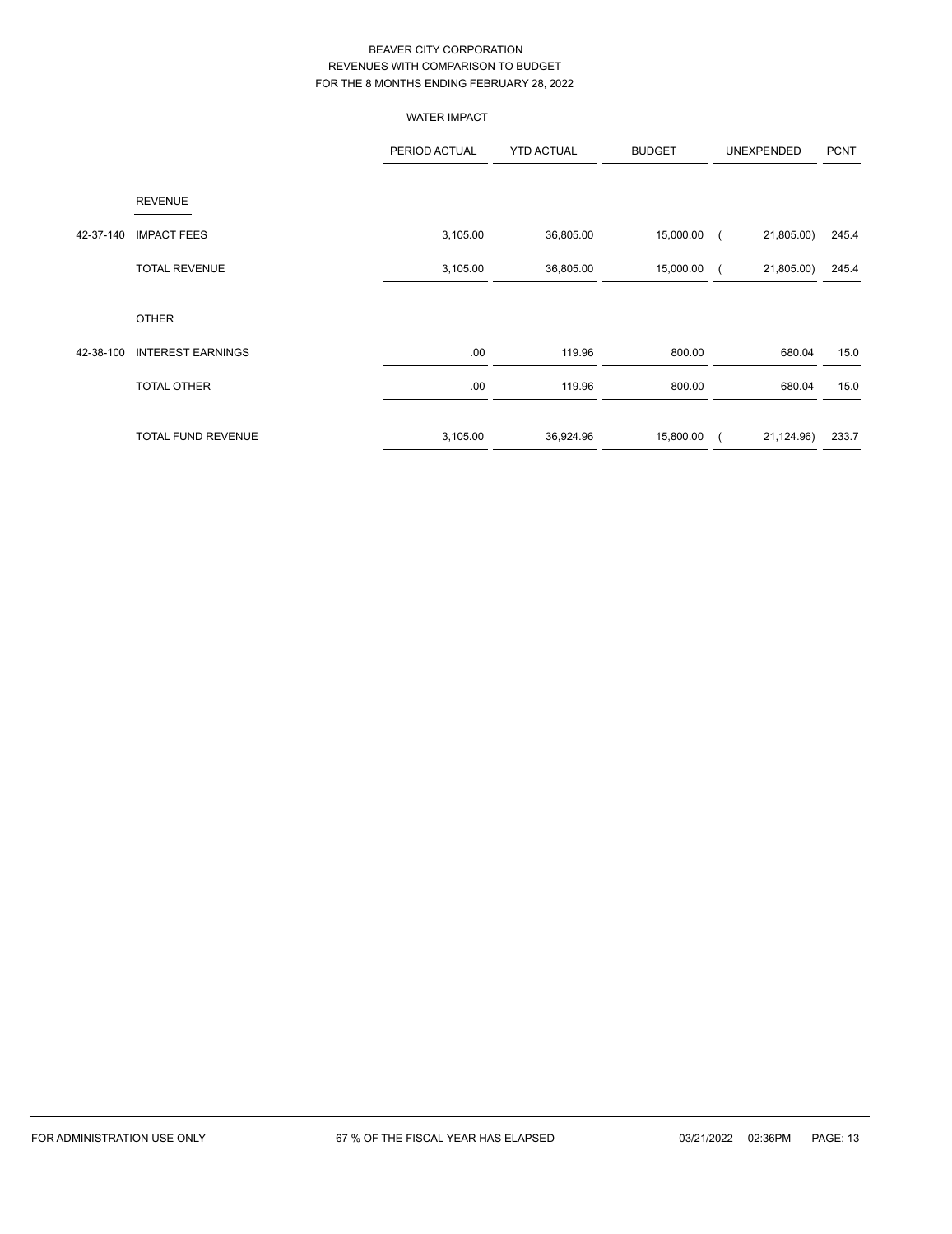WATER IMPACT

|           |                                | PERIOD ACTUAL | <b>YTD ACTUAL</b> | <b>BUDGET</b> | UNEXPENDED | <b>PCNT</b> |
|-----------|--------------------------------|---------------|-------------------|---------------|------------|-------------|
|           | <b>EXPENDITURES</b>            |               |                   |               |            |             |
| 42-40-310 | ATTORNEY, LEGAL, PROFESSIONAL  | .00           | .00               | 2,000.00      | 2,000.00   | .0          |
| 42-40-810 | TRANSFER TO WATER FUND         | .00           | .00               | 13,800.00     | 13,800.00  | .0          |
|           | <b>TOTAL EXPENDITURES</b>      | .00.          | .00.              | 15,800.00     | 15,800.00  | .0          |
|           | <b>TOTAL FUND EXPENDITURES</b> | .00.          | .00               | 15,800.00     | 15,800.00  | .0          |
|           | NET REVENUE OVER EXPENDITURES  | 3,105.00      | 36,924.96         | .00.          | 36,924.96) | .0          |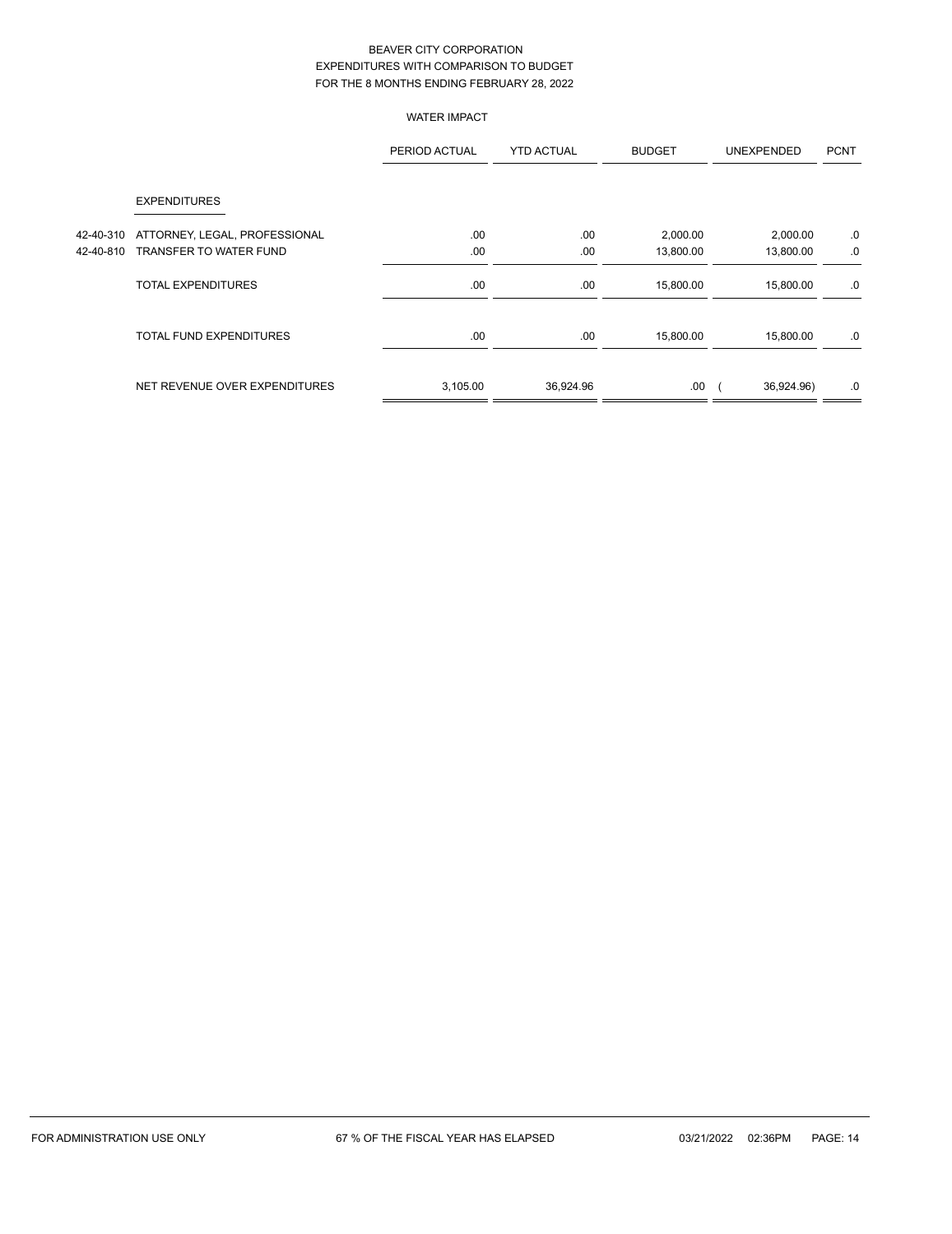WATER ACQUISITION

|           |                           | PERIOD ACTUAL | <b>YTD ACTUAL</b> | <b>BUDGET</b> | UNEXPENDED | <b>PCNT</b> |
|-----------|---------------------------|---------------|-------------------|---------------|------------|-------------|
|           | <b>REVENUE</b>            |               |                   |               |            |             |
| 43-37-145 | <b>WATER ACQUISITION</b>  | 19,500.00     | 104,000.00        | 50,000.00     | 54,000.00) | 208.0       |
|           | <b>TOTAL REVENUE</b>      | 19,500.00     | 104,000.00        | 50,000.00     | 54,000.00) | 208.0       |
|           | <b>OTHER</b>              |               |                   |               |            |             |
| 43-38-100 | <b>INTEREST EARNINGS</b>  | .00.          | 366.14            | 500.00        | 133.86     | 73.2        |
|           | <b>TOTAL OTHER</b>        | .00.          | 366.14            | 500.00        | 133.86     | 73.2        |
|           | <b>TOTAL FUND REVENUE</b> | 19,500.00     | 104,366.14        | 50,500.00     | 53,866.14) | 206.7       |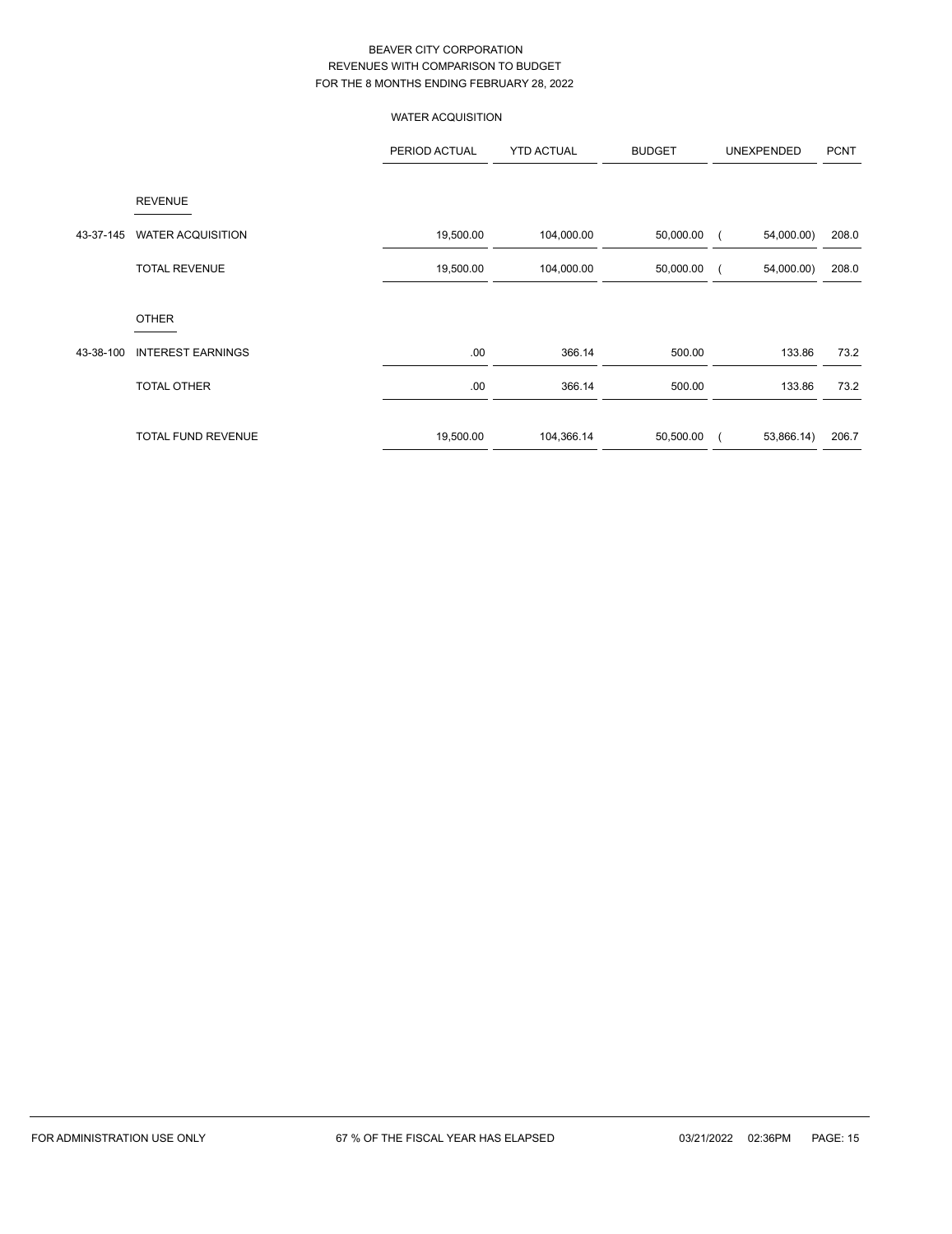# WATER ACQUISITION

|           |                                | PERIOD ACTUAL | <b>YTD ACTUAL</b> | <b>BUDGET</b> | <b>UNEXPENDED</b> | <b>PCNT</b> |
|-----------|--------------------------------|---------------|-------------------|---------------|-------------------|-------------|
|           | <b>EXPENDITURES</b>            |               |                   |               |                   |             |
| 43-40-730 | CAPITAL OUTLAY-WATER SHARES    | .00.          | .00               | 48,500.00     | 48,500.00         | .0          |
| 43-40-805 | TRANSFER TO WATER FUND         | .00           | .00               | 2,000.00      | 2,000.00          | .0          |
|           | TOTAL EXPENDITURES             | .00.          | .00               | 50,500.00     | 50,500.00         | .0          |
|           | <b>TOTAL FUND EXPENDITURES</b> | .00           | .00               | 50,500.00     | 50,500.00         | .0          |
|           | NET REVENUE OVER EXPENDITURES  | 19,500.00     | 104,366.14        | .00           | 104,366.14)       | .0          |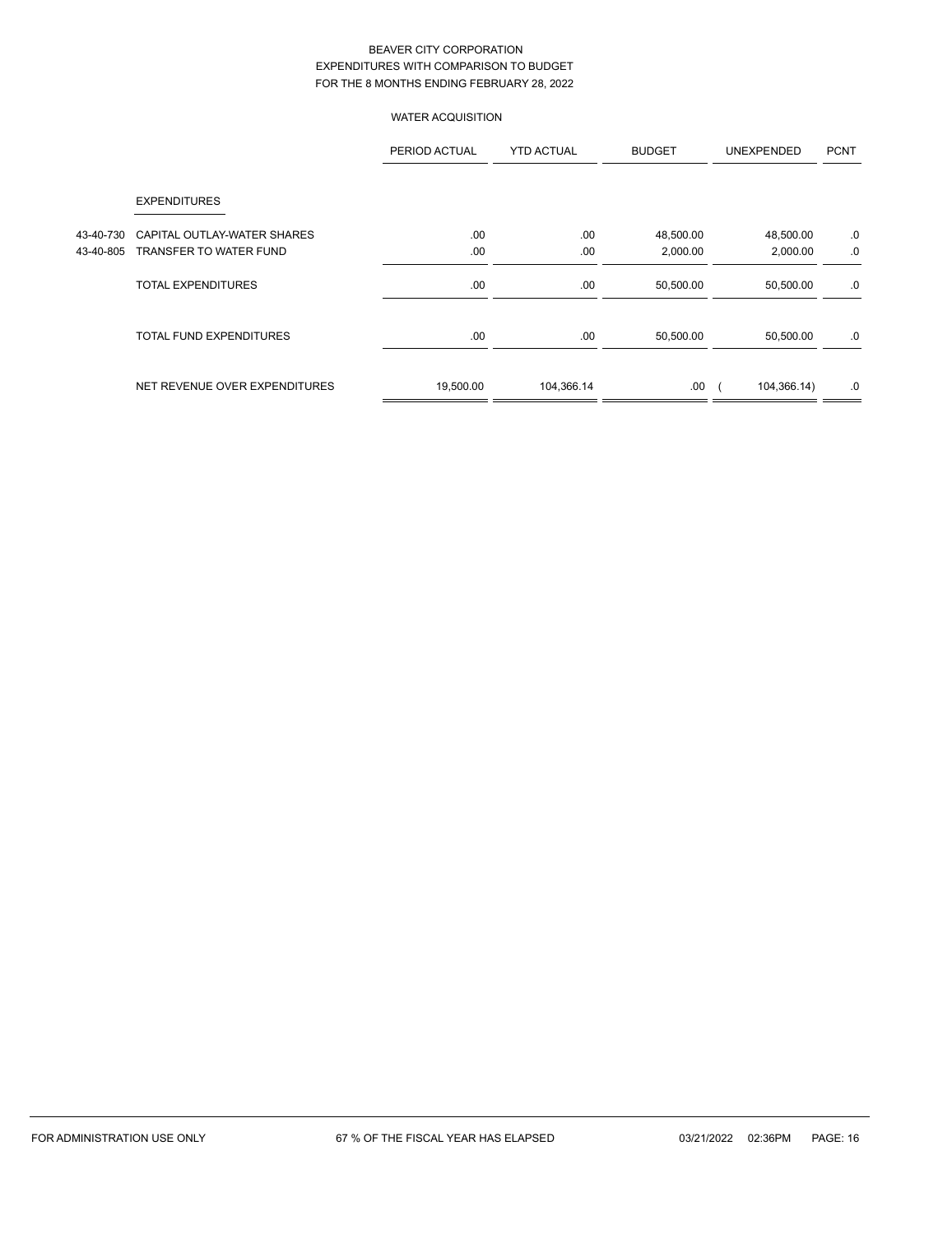|           |                           | <b>SEWER IMPACT</b> |                   |               |                       |             |
|-----------|---------------------------|---------------------|-------------------|---------------|-----------------------|-------------|
|           |                           | PERIOD ACTUAL       | <b>YTD ACTUAL</b> | <b>BUDGET</b> | UNEXPENDED            | <b>PCNT</b> |
|           | <b>REVENUE</b>            |                     |                   |               |                       |             |
| 44-37-140 | SEWER IMPACT FEE          | 2,850.00            | 16,150.00         | 9,500.00      | 6,650.00)<br>$\left($ | 170.0       |
|           | <b>TOTAL REVENUE</b>      | 2,850.00            | 16,150.00         | 9,500.00      | 6,650.00              | 170.0       |
|           | <b>OTHER</b>              |                     |                   |               |                       |             |
| 44-38-100 | <b>INTEREST EARNINGS</b>  | .00                 | 74.50             | 200.00        | 125.50                | 37.3        |
|           | <b>TOTAL OTHER</b>        | .00                 | 74.50             | 200.00        | 125.50                | 37.3        |
|           | <b>TOTAL FUND REVENUE</b> | 2,850.00            | 16,224.50         | 9,700.00      | 6,524.50)<br>$\left($ | 167.3       |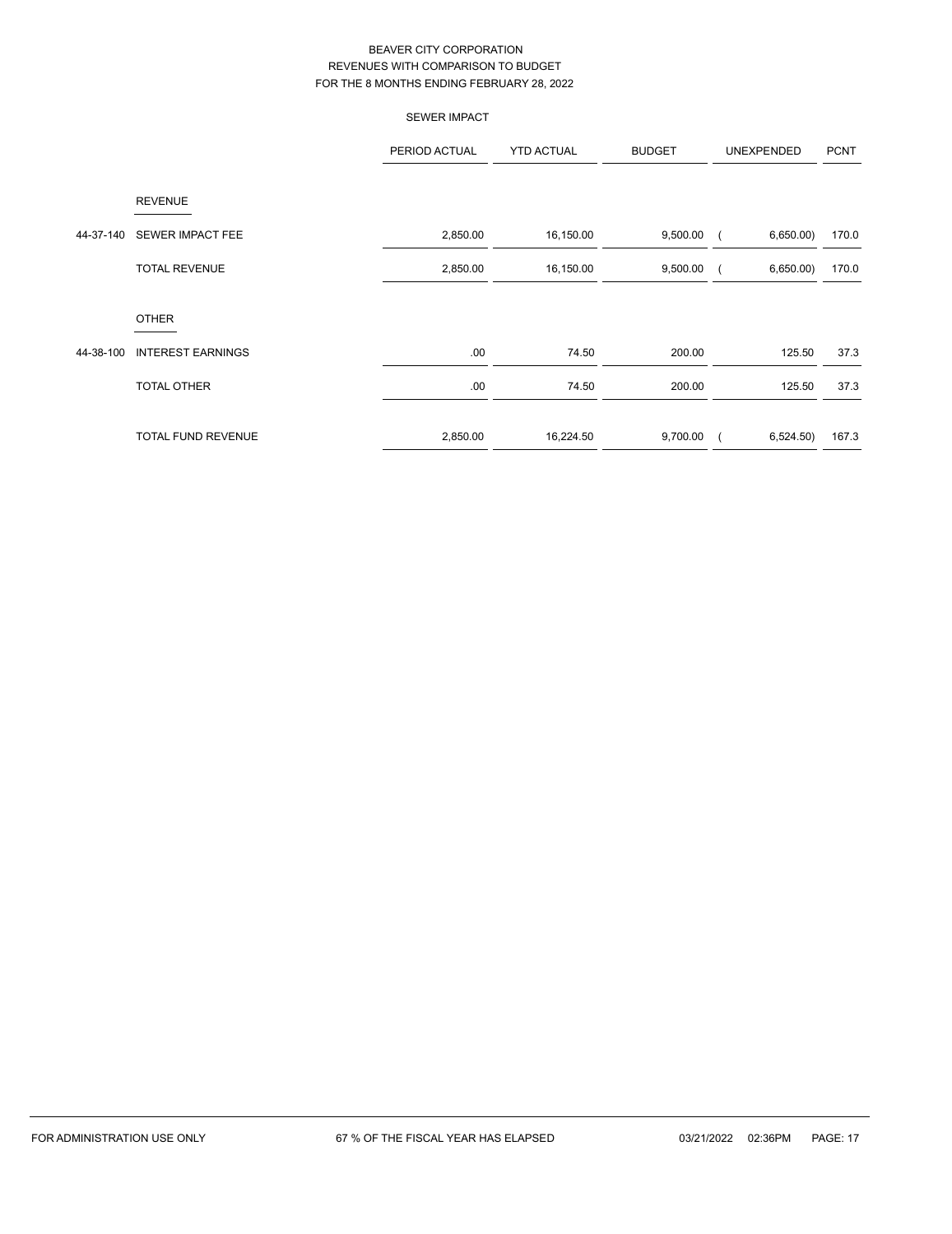|           |                                | <b>SEWER IMPACT</b> |                   |               |            |             |
|-----------|--------------------------------|---------------------|-------------------|---------------|------------|-------------|
|           |                                | PERIOD ACTUAL       | <b>YTD ACTUAL</b> | <b>BUDGET</b> | UNEXPENDED | <b>PCNT</b> |
|           | <b>EXPENDITURES</b>            |                     |                   |               |            |             |
| 44-40-805 | <b>TRANSFER TO SEWER FUND</b>  | .00                 | .00.              | 9,700.00      | 9,700.00   | .0          |
|           | TOTAL EXPENDITURES             | .00                 | .00.              | 9,700.00      | 9,700.00   | .0          |
|           | <b>TOTAL FUND EXPENDITURES</b> | .00                 | .00               | 9,700.00      | 9,700.00   | .0          |
|           | NET REVENUE OVER EXPENDITURES  | 2,850.00            | 16,224.50         | .00.          | 16,224.50) | .0          |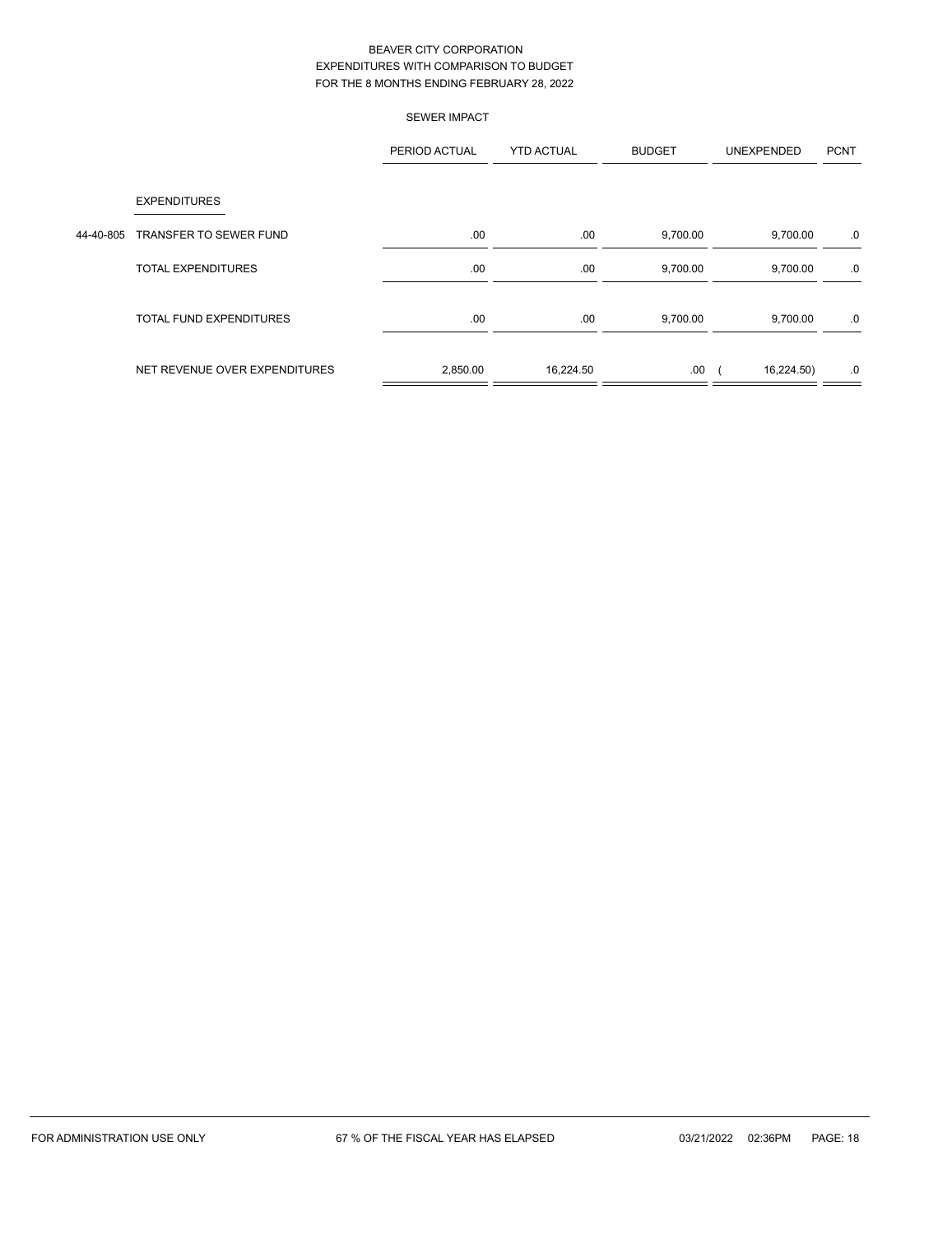# AIRPORT IMPROVEMENT

|           |                                    | PERIOD ACTUAL | <b>YTD ACTUAL</b> | <b>BUDGET</b> | UNEXPENDED | <b>PCNT</b>     |
|-----------|------------------------------------|---------------|-------------------|---------------|------------|-----------------|
|           | <b>CHARGES FOR SERVICES</b>        |               |                   |               |            |                 |
| 46-34-820 | <b>SALE OF AVIATION FUEL</b>       | 788.76        | 17,514.10         | 14,000.00     | 3,514.10   | 125.1           |
| 46-34-830 | AIRPORT MISC INCOME                | 19.31         | 19.31             | .00           | 19.31)     | .0              |
| 46-34-840 | <b>HANGER LEASE</b>                | .00           | 3,374.25          | 1,500.00      | 1,874.25)  | 225.0           |
|           | <b>TOTAL CHARGES FOR SERVICES</b>  | 808.07        | 20,907.66         | 15,500.00     | 5,407.66)  | 134.9           |
|           | <b>OTHER</b>                       |               |                   |               |            |                 |
| 46-38-100 | INTEREST EARNINGS, REFUND TAX      | .00           | 8.21              | 50.00         | 41.79      | 16.4            |
| 46-38-300 | AIRPORT GRANTS & LOAN              | .00           | 1,000.00          | 613,859.00    | 612,859.00 | $.2\phantom{0}$ |
|           | <b>TOTAL OTHER</b>                 | .00           | 1,008.21          | 613,909.00    | 612,900.79 | .2              |
|           | <b>CONTRIBUTIONS AND TRANSFERS</b> |               |                   |               |            |                 |
| 46-39-300 | TRANSFER FROM GENERAL FUND         | .00           | .00               | 32,673.00     | 32,673.00  | .0              |
|           | TOTAL CONTRIBUTIONS AND TRANSFERS  | .00           | .00               | 32,673.00     | 32,673.00  | .0              |
|           | TOTAL FUND REVENUE                 | 808.07        | 21,915.87         | 662,082.00    | 640,166.13 | 3.3             |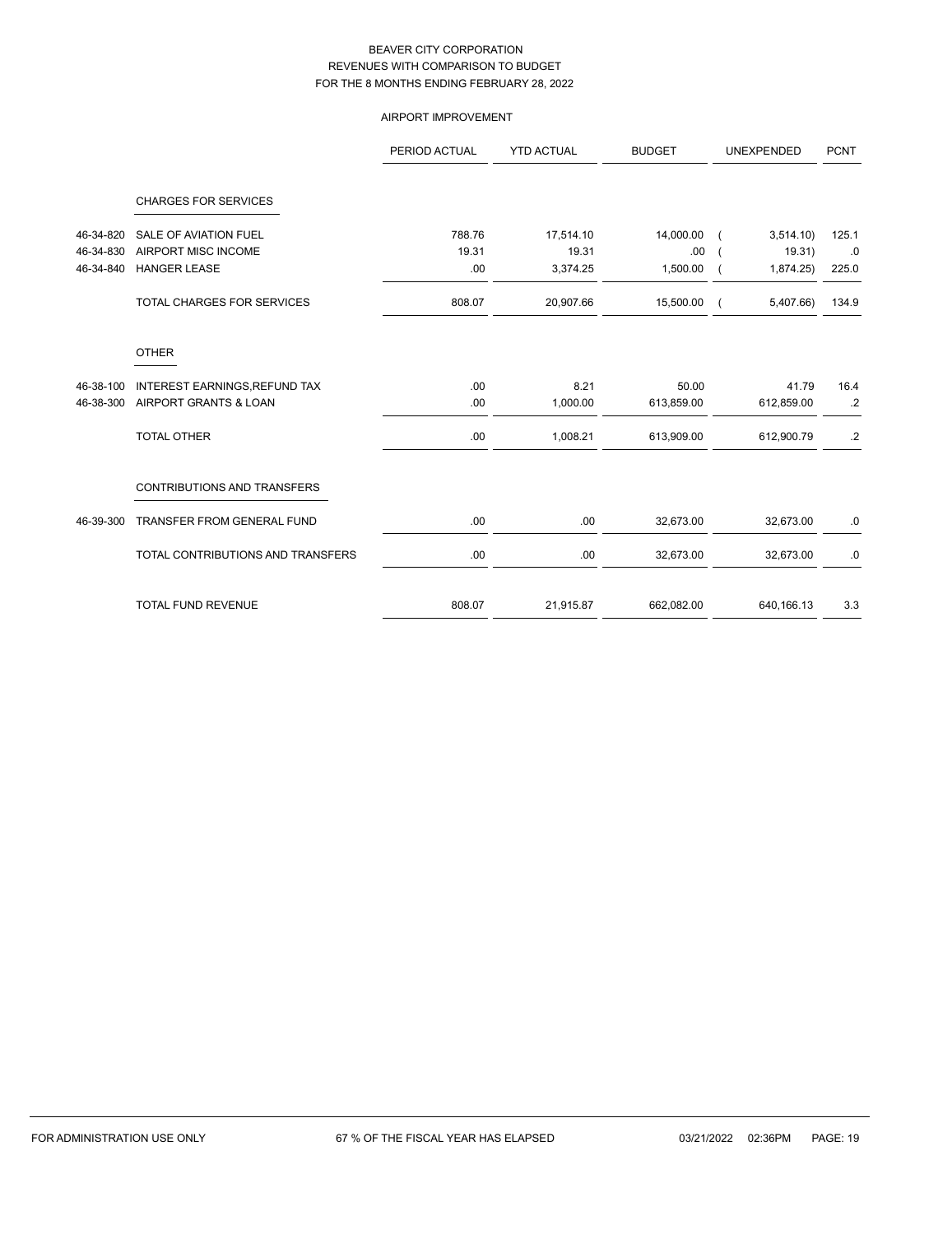# AIRPORT IMPROVEMENT

|           |                               | PERIOD ACTUAL | <b>YTD ACTUAL</b> | <b>BUDGET</b> | <b>UNEXPENDED</b> | <b>PCNT</b> |
|-----------|-------------------------------|---------------|-------------------|---------------|-------------------|-------------|
|           | <b>EXPENDITURES</b>           |               |                   |               |                   |             |
| 46-40-510 | <b>INSURANCE LIABILITY</b>    | .00           | 1,945.00          | 2,000.00      | 55.00             | 97.3        |
| 46-40-810 | AIRPORT O & M                 | 855.97        | 21,946.96         | 16,050.00     | 5,896.96)         | 136.7       |
| 46-40-820 | AIRPORT IMPROVEMENT           | 2,435.94      | 2,435.94          | 644,032.00    | 641,596.06        | .4          |
|           | <b>TOTAL EXPENDITURES</b>     | 3,291.91      | 26,327.90         | 662,082.00    | 635,754.10        | 4.0         |
|           | TOTAL FUND EXPENDITURES       | 3,291.91      | 26,327.90         | 662,082.00    | 635,754.10        | 4.0         |
|           | NET REVENUE OVER EXPENDITURES | 2,483.84)     | 4,412.03)         | .00           | 4,412.03          | .0          |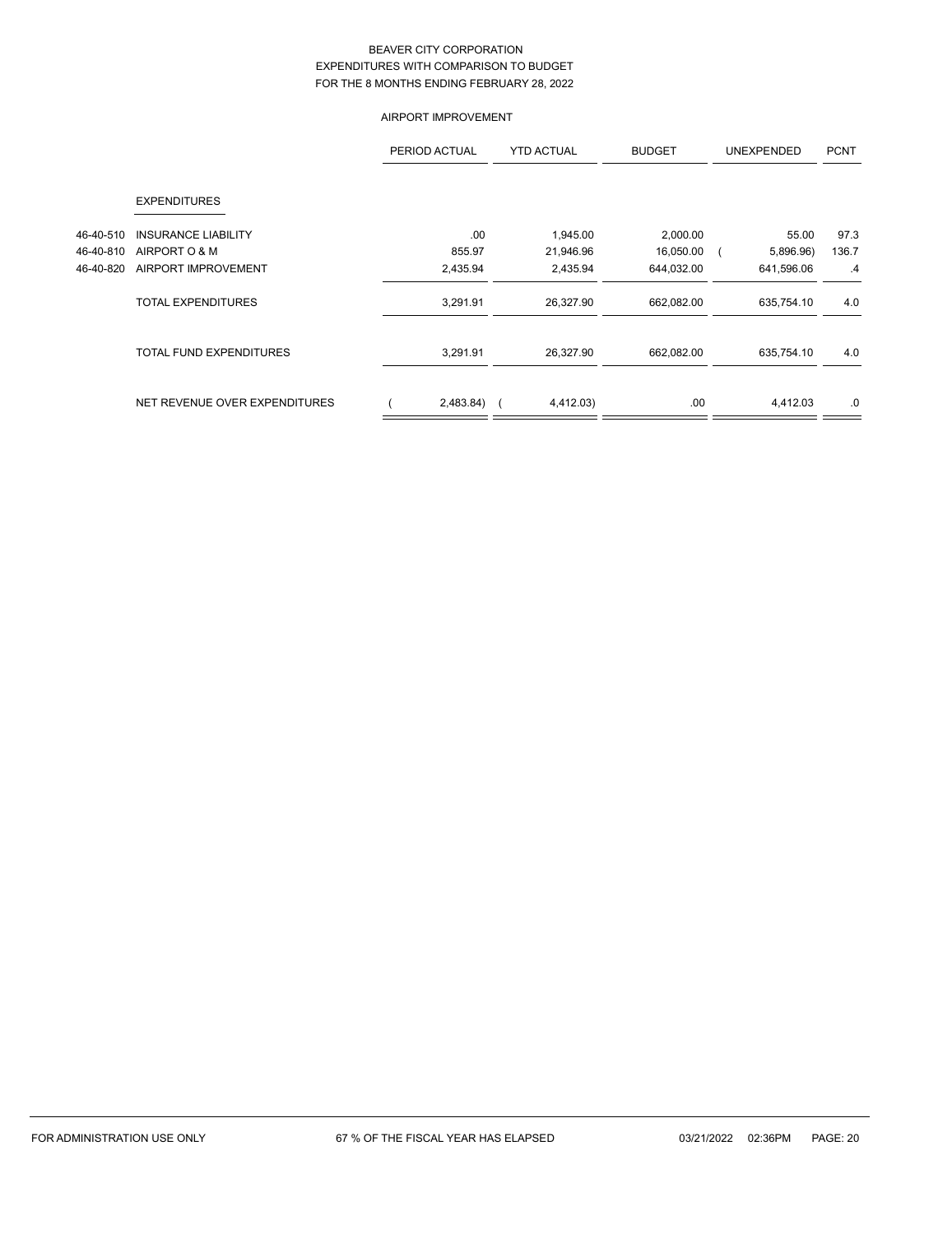# PRESSURIZED IRRIGATION

|           |                                | PERIOD ACTUAL | <b>YTD ACTUAL</b> | <b>BUDGET</b> | <b>UNEXPENDED</b> | <b>PCNT</b> |
|-----------|--------------------------------|---------------|-------------------|---------------|-------------------|-------------|
|           | <b>REVENUE</b>                 |               |                   |               |                   |             |
| 50-37-100 | PRESSURIZED IRRIGATION SALES   | 10,929.80     | 89,722.37         | 125,000.00    | 35,277.63         | 71.8        |
| 50-37-200 | NEW IRRIGATION CONNECTION FEES | 11,500.00     | 19,750.00         | 1,500.00      | 18,250.00)        | 1316.7      |
|           | <b>TOTAL REVENUE</b>           | 22,429.80     | 109,472.37        | 126,500.00    | 17,027.63         | 86.5        |
|           | <b>OTHER REVENUE</b>           |               |                   |               |                   |             |
| 50-38-100 | <b>INTEREST EARNINGS</b>       | .00           | 152.46            | 50.00         | 102.46            | 304.9       |
|           | <b>TOTAL OTHER REVENUE</b>     | .00           | 152.46            | 50.00         | 102.46            | 304.9       |
|           | <b>TOTAL FUND REVENUE</b>      | 22,429.80     | 109,624.83        | 126,550.00    | 16,925.17         | 86.6        |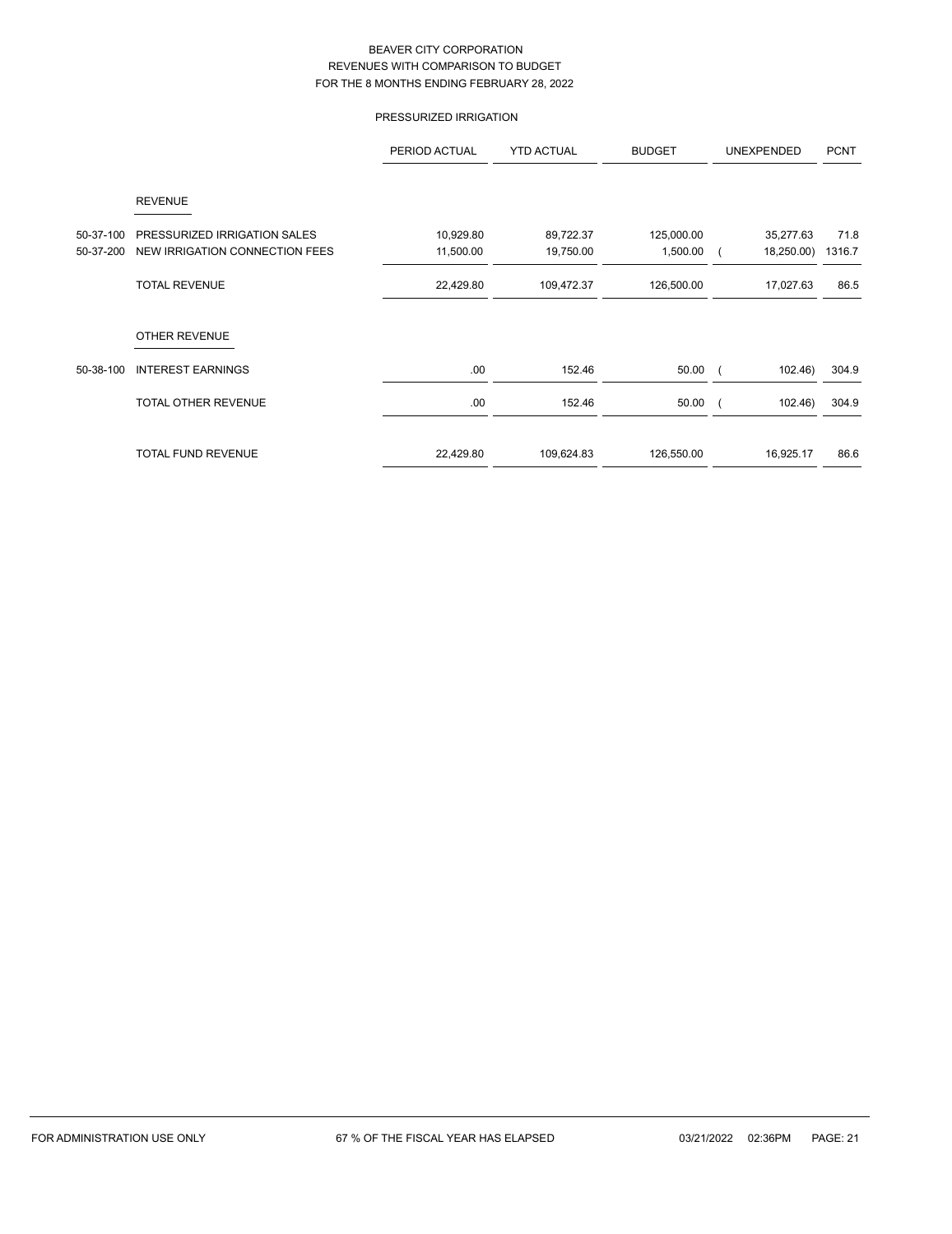# PRESSURIZED IRRIGATION

|           |                                    | PERIOD ACTUAL | <b>YTD ACTUAL</b> | <b>BUDGET</b> | UNEXPENDED | <b>PCNT</b> |
|-----------|------------------------------------|---------------|-------------------|---------------|------------|-------------|
|           |                                    |               |                   |               |            |             |
|           | <b>EXPENSES</b>                    |               |                   |               |            |             |
|           |                                    |               |                   |               |            |             |
| 50-40-110 | <b>SALARIES &amp; WAGES</b>        | 2.809.40      | 23,877.69         | 32,000.00     | 8,122.31   | 74.6        |
| 50-40-130 | <b>EMPLOYEE BENEFITS</b>           | 1,544.06      | 13,618.55         | 19,500.00     | 5.881.45   | 69.8        |
| 50-40-210 | <b>DUES &amp; ASSESSMENTS</b>      | .00           | .00               | 500.00        | 500.00     | .0          |
| 50-40-225 | ADMINISTRATIVE SERVICE TO GF       | .00           | .00               | 5,000.00      | 5,000.00   | .0          |
| 50-40-260 | <b>OPERATION &amp; MAINTENANCE</b> | 1,072.58      | 16,524.21         | 25,000.00     | 8,475.79   | 66.1        |
| 50-40-510 | <b>INSURANCE - PI</b>              | .00.          | 9,969.10          | 2,500.00      | 7,469.10)  | 398.8       |
| 50-40-620 | <b>CANALS &amp; DITCHES</b>        | .00           | 5,751.71          | 2,500.00      | 3,251.71)  | 230.1       |
| 50-40-650 | <b>DEPRECIATION EXPENSE</b>        | .00           | 26,859.08         | .00           | 26,859.08) | .0          |
| 50-40-730 | CAPITAL OUTLAY-PI SYSTEM           | .00           | .00               | 20,000.00     | 20,000.00  | .0          |
| 50-40-740 | CAPITAL OUTLAY-EQUIPMENT           | .00           | 13,000.00         | 15,000.00     | 2.000.00   | 86.7        |
| 50-40-900 | <b>BAD DEBTS</b>                   | .00           | 214.22            | 400.00        | 185.78     | 53.6        |
| 50-40-920 | <b>TRANSFER TO SURPLUS ACCOUNT</b> | .00           | .00               | 4,150.00      | 4,150.00   | .0          |
|           | <b>TOTAL EXPENSES</b>              | 5,426.04      | 109,814.56        | 126,550.00    | 16,735.44  | 86.8        |
|           | <b>TOTAL FUND EXPENDITURES</b>     | 5,426.04      | 109,814.56        | 126,550.00    | 16,735.44  | 86.8        |
|           | NET REVENUE OVER EXPENDITURES      | 17,003.76     | 189.73)           | .00           | 189.73     | .0          |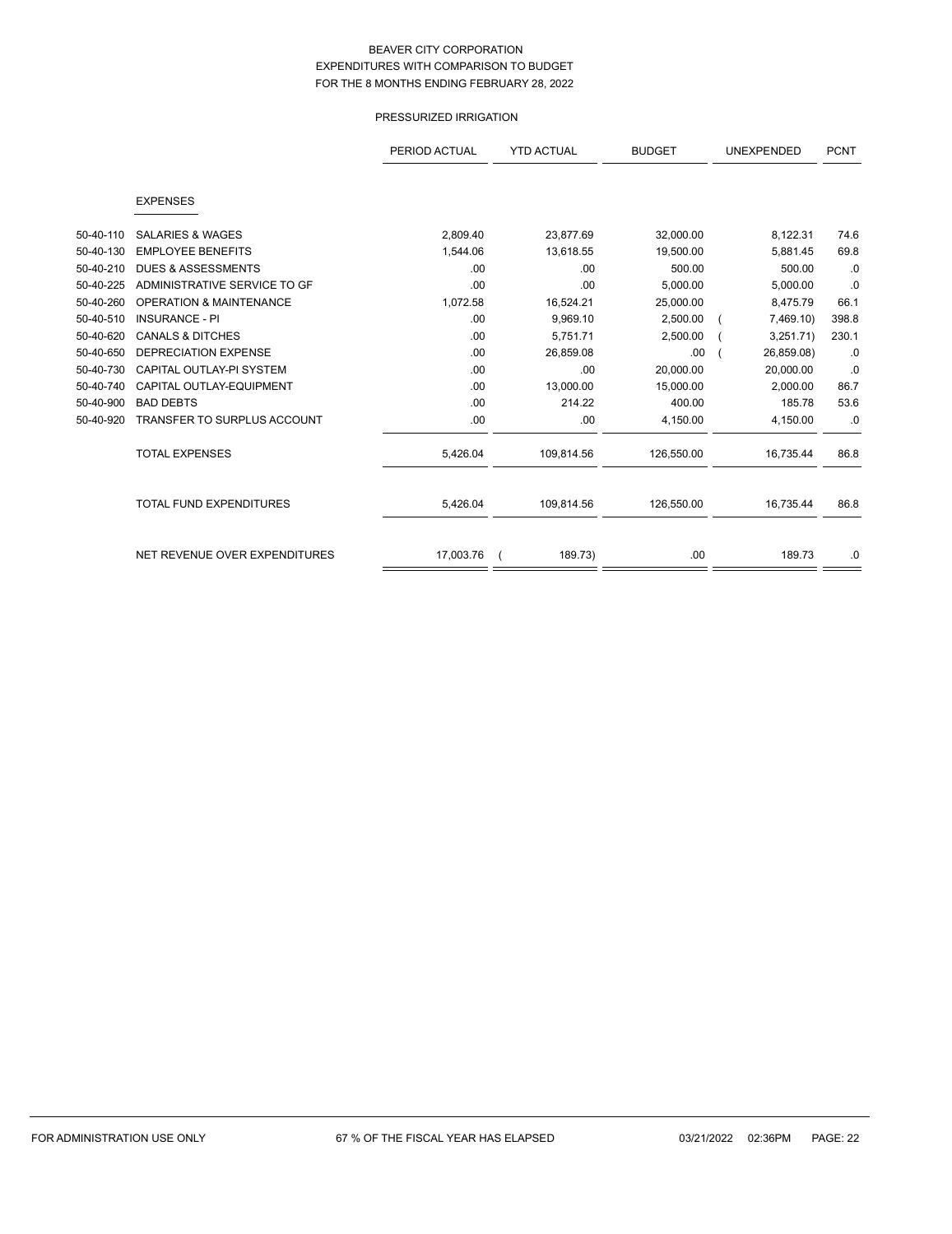|           |                                   | <b>WATER FUND</b> |                          |                   |               |                |               |             |
|-----------|-----------------------------------|-------------------|--------------------------|-------------------|---------------|----------------|---------------|-------------|
|           |                                   | PERIOD ACTUAL     |                          | <b>YTD ACTUAL</b> | <b>BUDGET</b> |                | UNEXPENDED    | <b>PCNT</b> |
|           | INTERGOVERNMENTAL REVENUE         |                   |                          |                   |               |                |               |             |
| 51-33-470 | ARPA SO. MAIN ST. LINE IMP.       | .00               |                          | 188,473.50        | .00           | $\overline{ }$ | 188,473.50)   | .0          |
| 51-33-490 | <b>CIB-BEAR SPRING DEV</b>        | .00               |                          | 986,000.00        | .00.          | $\overline{ }$ | 986,000.00)   | $\cdot$ 0   |
|           | TOTAL INTERGOVERNMENTAL REVENUE   | .00               |                          | 1,174,473.50      | .00.          | $\overline{ }$ | 1,174,473.50) | .0          |
|           | <b>REVENUE</b>                    |                   |                          |                   |               |                |               |             |
| 51-37-100 | <b>CULINARY SALES</b>             | 75,153.87         |                          | 640,890.64        | 900,000.00    |                | 259,109.36    | 71.2        |
| 51-37-140 | <b>WATER METER FEE</b>            | 600.00            |                          | 5,400.00          | .00.          |                | 5,400.00)     | .0          |
| 51-37-200 | OTHER NEW CONNECTIONS             | 50.00             |                          | 9,790.00          | 9,500.00      | $\overline{ }$ | 290.00)       | 103.1       |
|           | <b>TOTAL REVENUE</b>              | 75,803.87         |                          | 656,080.64        | 909,500.00    |                | 253,419.36    | 72.1        |
|           | <b>OTHER</b>                      |                   |                          |                   |               |                |               |             |
| 51-38-100 | <b>INTEREST EARNINGS</b>          | 281.03            |                          | 2,892.07          | 3,500.00      |                | 607.93        | 82.6        |
| 51-38-300 | CIB 5LOAN                         | .00               |                          | .00               | 986,000.00    |                | 986,000.00    | .0          |
| 51-38-900 | <b>WATER SUNDRY</b>               | .00               |                          | 6,277.46          | 5,000.00      | $\overline{ }$ | 1,277.46)     | 125.6       |
| 51-38-910 | <b>TRANSFER FROM IMPACT FEES</b>  | .00               |                          | .00.              | 13,800.00     |                | 13,800.00     | .0          |
| 51-38-915 | TRANSFER FROM WATER ACQ           | .00               |                          | .00               | 2,000.00      |                | 2,000.00      | 0.          |
|           | TOTAL OTHER                       | 281.03            |                          | 9,169.53          | 1,010,300.00  |                | 1,001,130.47  | .9          |
|           | CONTRIBUTIONS AND TRANSFERS       |                   |                          |                   |               |                |               |             |
| 51-39-200 | CAPITAL ASSET DISPOSITION         | .00               | $\overline{ }$           | 3,803.70)         | .00           |                | 3,803.70      | .0          |
|           | TOTAL CONTRIBUTIONS AND TRANSFERS | .00               | $\overline{\mathcal{L}}$ | 3,803.70)         | .00           |                | 3,803.70      | 0.0         |
|           | <b>TOTAL FUND REVENUE</b>         | 76,084.90         |                          | 1,835,919.97      | 1,919,800.00  |                | 83,880.03     | 95.6        |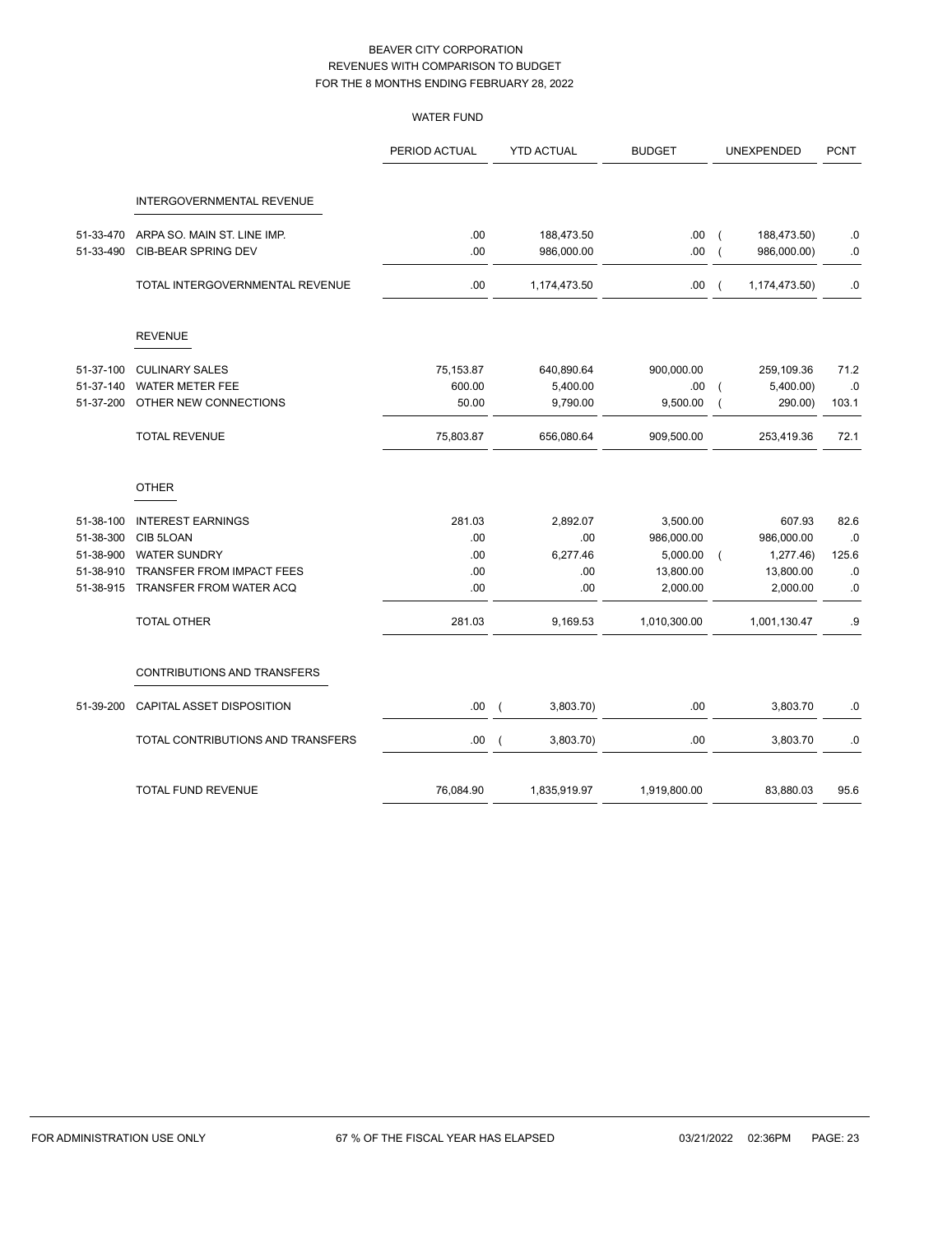## WATER FUND

|           |                                           | PERIOD ACTUAL |           | <b>YTD ACTUAL</b> | <b>BUDGET</b> | UNEXPENDED  | <b>PCNT</b> |
|-----------|-------------------------------------------|---------------|-----------|-------------------|---------------|-------------|-------------|
|           |                                           |               |           |                   |               |             |             |
|           | <b>EXPENDITURES</b>                       |               |           |                   |               |             |             |
| 51-40-110 | <b>SALARIES AND WAGES</b>                 |               | 19,081.18 | 156,380.36        | 265,750.00    | 109,369.64  | 58.8        |
| 51-40-130 | <b>EMPLOYEE BENEFITS</b>                  |               | 10,084.13 | 85,383.73         | 144,250.00    | 58,866.27   | 59.2        |
| 51-40-210 | <b>DUES &amp; ASSESSMENTS</b>             |               | .00       | 1,664.00          | 2,500.00      | 836.00      | 66.6        |
| 51-40-225 | <b>ADMIN SERVICES</b>                     |               | .00       | .00               | 30,000.00     | 30,000.00   | .0          |
| 51-40-260 | PRESSURIZED IRRIGATION O & M              |               | .00       | 3,642.05          | .00           | 3,642.05)   | .0          |
| 51-40-265 | <b>OPERATING &amp; MAINTENANCE - WATE</b> |               | 8,046.42  | 102,125.77        | 85,000.00     | 17,125.77)  | 120.2       |
| 51-40-310 | PROF SVC/ATTORNEY FEES                    |               | .00       | 2,460.00          | 10,000.00     | 7,540.00    | 24.6        |
| 51-40-510 | <b>INSURANCE - CULINARY WATER</b>         |               | .00       | 10,521.10         | 20,500.00     | 9,978.90    | 51.3        |
| 51-40-610 | <b>MISCELLANEOUS</b>                      |               | .00       | .00               | 200.00        | 200.00      | .0          |
| 51-40-650 | <b>DEPRECIATION</b>                       |               | .00       | 216,607.02        | .00           | 216,607.02) | .0          |
| 51-40-721 | WATER PROJECT BEAR CANYON SPRI            |               | .00       | 246,984.71        | 1,035,000.00  | 788,015.29  | 23.9        |
| 51-40-722 | STORM DRAINAGE WATER STUDY                |               | .00       | 327.50            | .00           | 327.50)     | .0          |
| 51-40-730 | CAPITAL OUTLAY - WATER SYSTEM             |               | 1,911.53  | 77,578.85         | 67,528.00     | 10,050.85)  | 114.9       |
| 51-40-732 | CAPITAL OUTLAY WATER UNDER \$5K           |               | .00       | 2,550.00          | 5,000.00      | 2,450.00    | 51.0        |
| 51-40-740 | CAPITAL OUTLAY - EQUIPMENT                |               | .00       | 43,330.69         | 52,000.00     | 8,669.31    | 83.3        |
| 51-40-805 | TRANSFER TO G/F FOR SERVICES              |               | .00       | .00               | 45,000.00     | 45,000.00   | .0          |
| 51-40-820 | <b>DEBT SERVICE - INTEREST</b>            |               | 9,843.04) | 19,929.46         | 29,772.00     | 9,842.54    | 66.9        |
| 51-40-900 | <b>BAD DEBTS</b>                          |               | .00       | 441.27            | 1,500.00      | 1,058.73    | 29.4        |
| 51-40-901 | <b>BAD DEBT - AR</b>                      |               | .00       | .00               | 800.00        | 800.00      | .0          |
| 51-40-920 | TRANSFER TO SURPLUS ACCT                  |               | .00       | .00               | 125,000.00    | 125,000.00  | $.0\,$      |
|           | <b>TOTAL EXPENDITURES</b>                 |               | 29,280.22 | 969,926.51        | 1,919,800.00  | 949,873.49  | 50.5        |
|           | TOTAL FUND EXPENDITURES                   |               | 29,280.22 | 969,926.51        | 1,919,800.00  | 949,873.49  | 50.5        |
|           | NET REVENUE OVER EXPENDITURES             |               | 46,804.68 | 865,993.46        | .00           | 865,993.46) | .0          |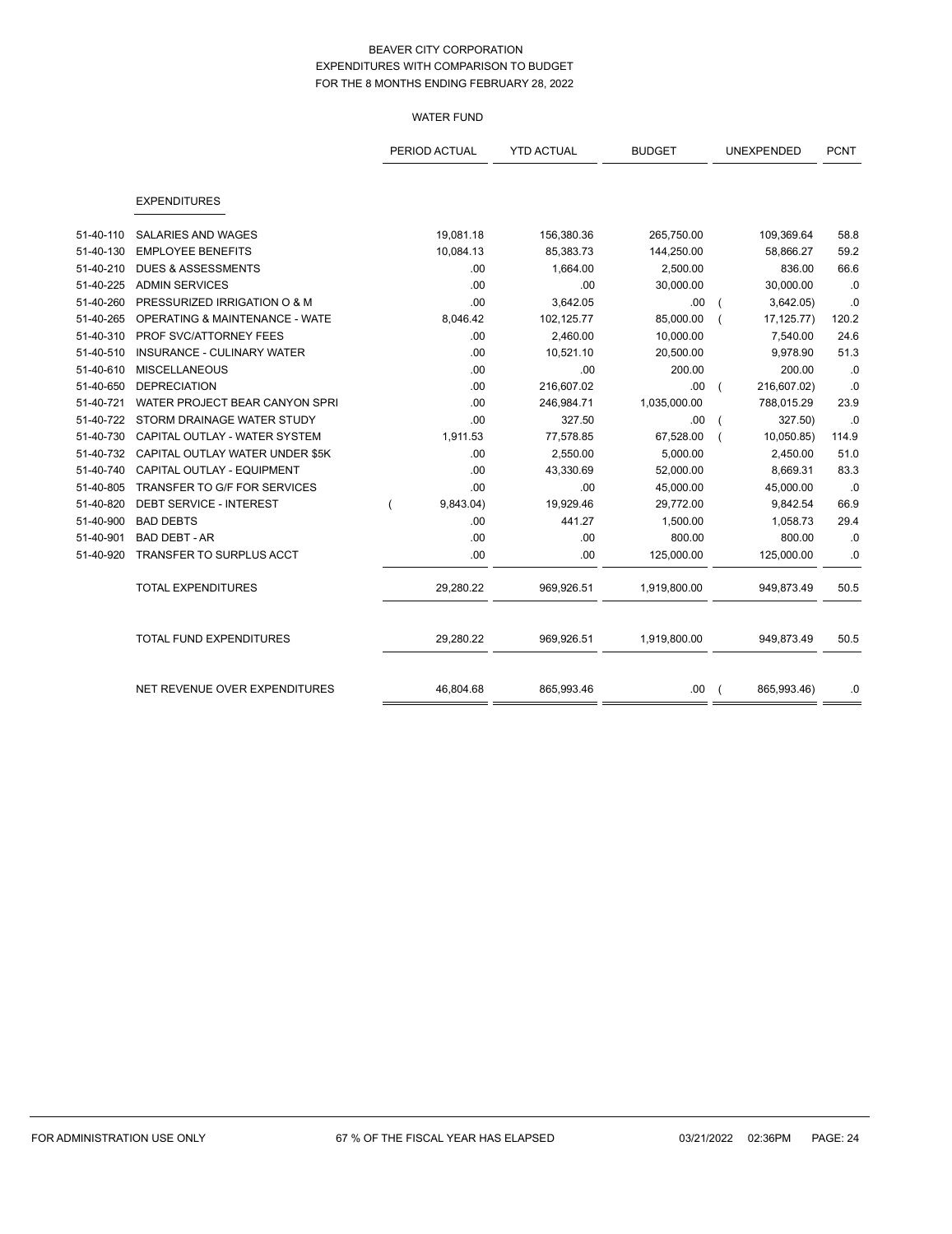|           |                                   | <b>SEWER FUND</b> |                |                   |               |                   |             |
|-----------|-----------------------------------|-------------------|----------------|-------------------|---------------|-------------------|-------------|
|           |                                   | PERIOD ACTUAL     |                | <b>YTD ACTUAL</b> | <b>BUDGET</b> | <b>UNEXPENDED</b> | <b>PCNT</b> |
|           | <b>REVENUE</b>                    |                   |                |                   |               |                   |             |
| 52-37-100 | <b>SEWER SERVICES</b>             | 37,635.27         |                | 299,857.81        | 425,000.00    | 125,142.19        | 70.6        |
|           | <b>TOTAL REVENUE</b>              | 37,635.27         |                | 299,857.81        | 425,000.00    | 125,142.19        | 70.6        |
|           | <b>OTHER</b>                      |                   |                |                   |               |                   |             |
| 52-38-100 | <b>INTEREST EARNINGS</b>          | .00               |                | 3,307.12          | 5,000.00      | 1,692.88          | 66.1        |
| 52-38-300 | NORTH SEWER SAA FEES              | .00               |                | 3,806.17          | 1,000.00      | 2,806.17          | 380.6       |
| 52-38-900 | <b>SEWER SUNDRY</b>               | .00               |                | 1,310.00          | 200.00        | 1,110.00          | 655.0       |
|           | <b>TOTAL OTHER</b>                | .00               |                | 8,423.29          | 6,200.00      | 2,223.29)         | 135.9       |
|           | CONTRIBUTIONS AND TRANSFERS       |                   |                |                   |               |                   |             |
| 52-39-200 | <b>CAPITAL ASSET DISPOSITION</b>  | .00.              | $\overline{ }$ | 3,803.78)         | .00           | 3,803.78          | $.0\,$      |
| 52-39-405 | TRANSFER FROM SEWER IMPACT        | .00               |                | .00               | 9,700.00      | 9,700.00          | $.0\,$      |
|           | TOTAL CONTRIBUTIONS AND TRANSFERS | .00.              | $\overline{ }$ | 3,803.78)         | 9,700.00      | 13,503.78         | 39.2)       |
|           | <b>TOTAL FUND REVENUE</b>         | 37,635.27         |                | 304,477.32        | 440,900.00    | 136,422.68        | 69.1        |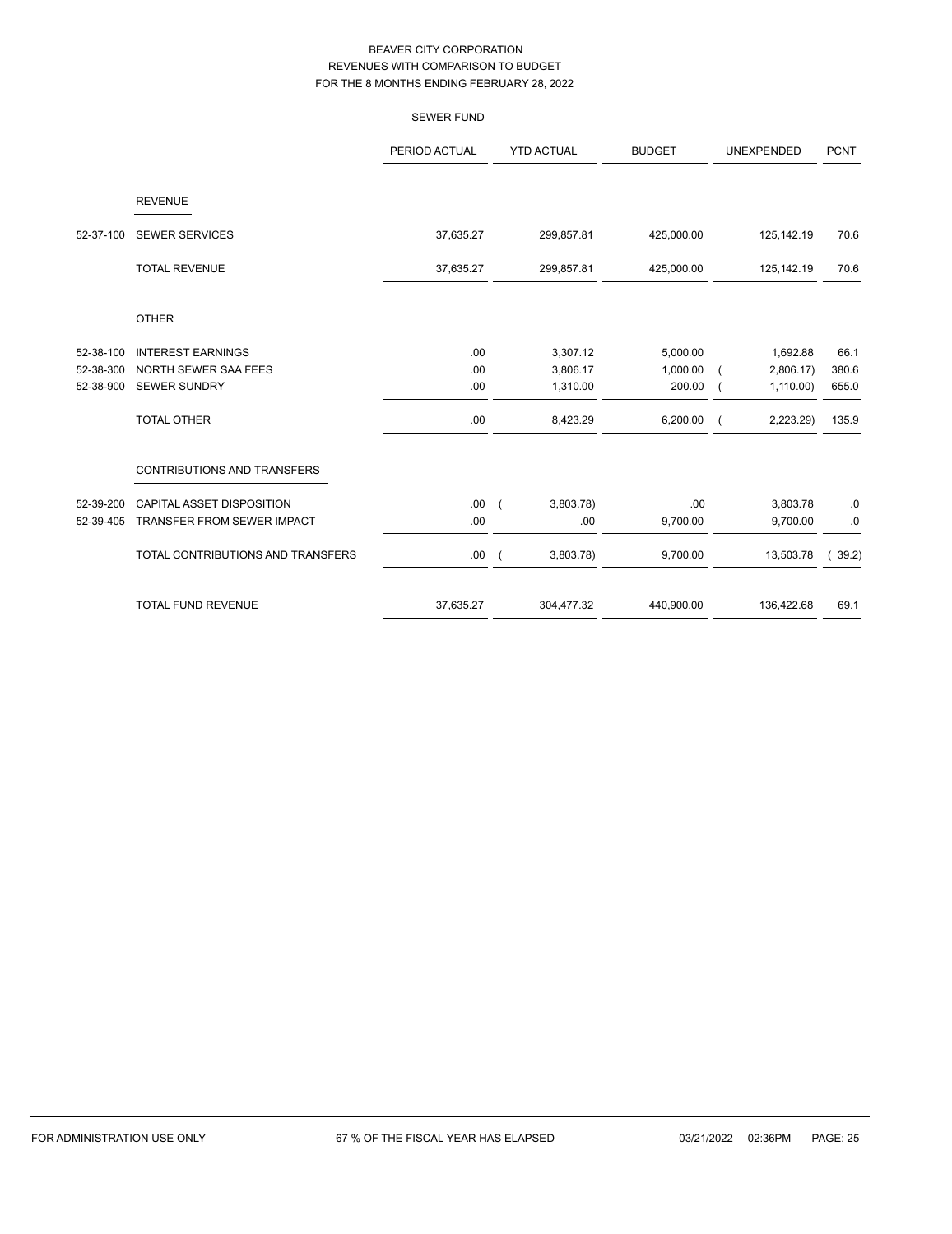SEWER FUND

|           |                                 | PERIOD ACTUAL | <b>YTD ACTUAL</b> | <b>BUDGET</b> | <b>UNEXPENDED</b> | <b>PCNT</b> |
|-----------|---------------------------------|---------------|-------------------|---------------|-------------------|-------------|
|           | <b>EXPENDITURES</b>             |               |                   |               |                   |             |
| 52-40-110 | <b>SALARIES AND WAGES</b>       | 12,880.84     | 106,169.12        | 160,250.00    | 54,080.88         | 66.3        |
| 52-40-130 | <b>EMPLOYEE BENEFITS</b>        | 7,050.48      | 59,870.00         | 92,750.00     | 32,880.00         | 64.6        |
| 52-40-225 | <b>ADMIN SERVICES</b>           | .00           | .00               | 30,000.00     | 30,000.00         | .0          |
| 52-40-260 | OPERATING & MAINTENANCE         | 2,578.93      | 61,189.45         | 45,400.00     | 15,789.45)        | 134.8       |
| 52-40-510 | <b>INSURANCE - SEWER SYSTEM</b> | .00           | 19,938.20         | 20,500.00     | 561.80            | 97.3        |
| 52-40-610 | <b>MISCELLANEOUS</b>            | .00           | 65.07             | 1,000.00      | 934.93            | 6.5         |
| 52-40-650 | <b>DEPRECIATION</b>             | .00           | 56,267.41         | .00           | 56,267.41)        | .0          |
| 52-40-730 | CAPITAL OUTLAY - IMPROVEMENTS   | 8,388.64      | 40,078.70         | 20,000.00     | 20,078.70)        | 200.4       |
| 52-40-740 | CAPITAL OUTLAY - EQUIPMENT      | .00           | 17,820.00         | 21,000.00     | 3.180.00          | 84.9        |
| 52-40-900 | <b>BAD DEBTS</b>                | .00           | 686.07            | 1,000.00      | 313.93            | 68.6        |
|           | <b>TOTAL EXPENDITURES</b>       | 30,898.89     | 362,084.02        | 391,900.00    | 29,815.98         | 92.4        |
|           | <b>DISTRIBUTION</b>             |               |                   |               |                   |             |
| 52-82-800 | TRANSFER TO G/F FOR SERVICES    | .00           | .00               | 36,000.00     | 36,000.00         | 0.0         |
| 52-82-920 | <b>TRANSFER TO SURPLUS</b>      | .00           | .00               | 13,000.00     | 13,000.00         | .0          |
|           | <b>TOTAL DISTRIBUTION</b>       | .00           | .00               | 49,000.00     | 49,000.00         | .0          |
|           | <b>TOTAL FUND EXPENDITURES</b>  | 30,898.89     | 362,084.02        | 440,900.00    | 78,815.98         | 82.1        |
|           |                                 |               |                   |               |                   |             |
|           | NET REVENUE OVER EXPENDITURES   | 6,736.38      | 57,606.70)        | .00           | 57,606.70         | .0          |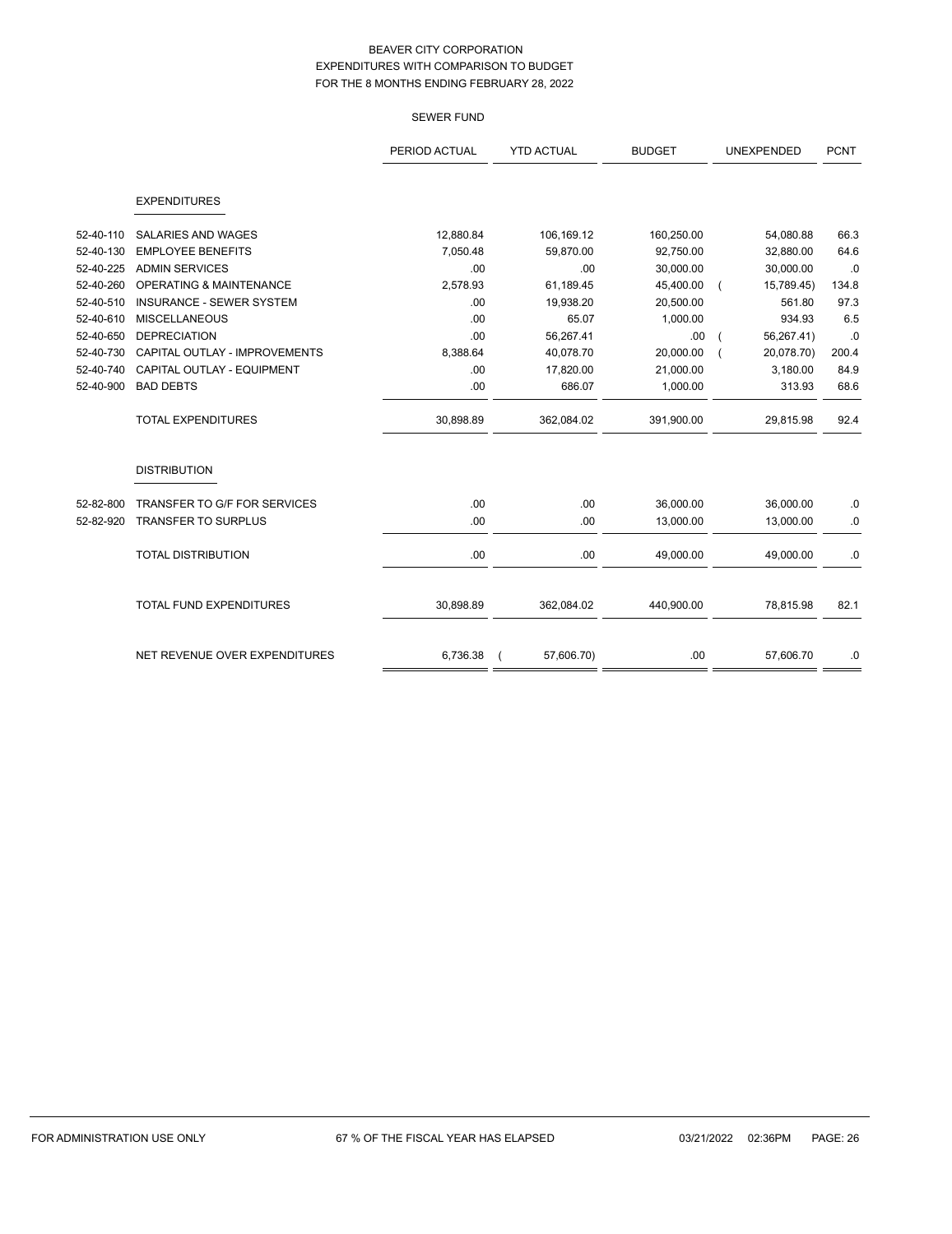# ELECTRIC FUND

|           |                                | PERIOD ACTUAL | <b>YTD ACTUAL</b> | <b>BUDGET</b> | UNEXPENDED   | <b>PCNT</b> |
|-----------|--------------------------------|---------------|-------------------|---------------|--------------|-------------|
|           | <b>REVENUE</b>                 |               |                   |               |              |             |
| 53-37-100 | ELECTR SALES RESIDENT TAXABLE  | 92,845.14     | 662,891.43        | 950,000.00    | 287,108.57   | 69.8        |
| 53-37-110 | ELECTR SALES-RESIDENT EXEMPT   | 277.90        | 2,166.57          | 2,500.00      | 333.43       | 86.7        |
| 53-37-150 | ELECTR SALES-COMMERCIAL TAXABL | 99,280.76     | 799,965.35        | 1,000,000.00  | 200,034.65   | 80.0        |
| 53-37-160 | ELECTR SALES COMMERCIAL-EXEMPT | 54,277.09     | 518,327.37        | 800,000.00    | 281,672.63   | 64.8        |
| 53-37-200 | <b>CONNECTION FEES</b>         | 2,760.00      | 20,208.45         | 15,000.00     | 5,208.45     | 134.7       |
| 53-37-250 | ELECTRIC BASE RATE RES         | 13,350.76     | 106,204.03        | 145,000.00    | 38,795.97    | 73.2        |
| 53-37-260 | ELECTRIC BASE RATE COMM        | 6,720.00      | 53,854.19         | 75,000.00     | 21,145.81    | 71.8        |
| 53-37-300 | <b>PENALTIES</b>               | 1,946.92      | 15,686.11         | 15,000.00     | 686.11)      | 104.6       |
| 53-37-400 | <b>SALE OF MATERIALS</b>       | .00           | 1,746.00          | 500.00        | 1,246.00     | 349.2       |
|           | <b>TOTAL REVENUE</b>           | 271,458.57    | 2,181,049.50      | 3,003,000.00  | 821,950.50   | 72.6        |
|           | <b>OTHER</b>                   |               |                   |               |              |             |
| 53-38-100 | <b>INTEREST EARNINGS</b>       | .00           | 5,168.52          | 10,000.00     | 4,831.48     | 51.7        |
| 53-38-300 | <b>LOAN PROCEEDS</b>           | .00           | 563,423.83        | 2,250,000.00  | 1,686,576.17 | 25.0        |
| 53-38-400 | SALE OF FIXED ASSETS           | .00           | 25,000.00         | 500.00        | 24,500.00)   | 5000.0      |
| 53-38-900 | <b>SUNDRY</b>                  | .00           | 137,959.08        | 10,000.00     | 127,959.08)  | 1379.6      |
| 53-38-910 | <b>NEW ELECTRIC METERS</b>     | 690.00        | 4,330.00          | 4,000.00      | 330.00)      | 108.3       |
|           | <b>TOTAL OTHER</b>             | 690.00        | 735,881.43        | 2,274,500.00  | 1,538,618.57 | 32.4        |
|           | <b>TOTAL FUND REVENUE</b>      | 272,148.57    | 2,916,930.93      | 5,277,500.00  | 2,360,569.07 | 55.3        |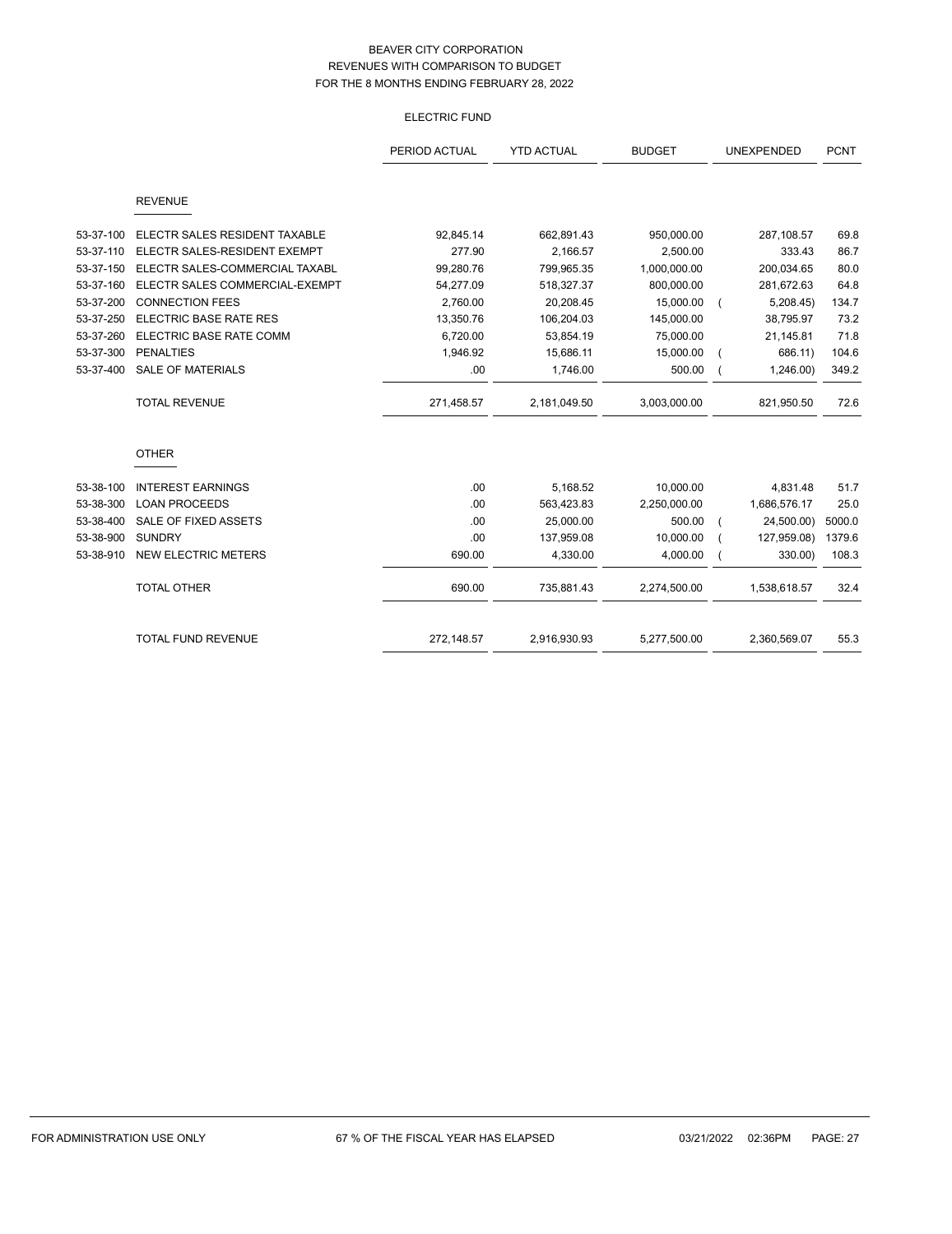# ELECTRIC FUND

|           |                                 | PERIOD ACTUAL     | <b>YTD ACTUAL</b> | <b>BUDGET</b> | UNEXPENDED                    | <b>PCNT</b> |
|-----------|---------------------------------|-------------------|-------------------|---------------|-------------------------------|-------------|
|           |                                 |                   |                   |               |                               |             |
|           | <b>GENERATOR</b>                |                   |                   |               |                               |             |
| 53-81-110 | <b>SALARIES AND WAGES</b>       | 20,933.19         | 176,702.96        | 256,000.00    | 79,297.04                     | 69.0        |
| 53-81-130 | <b>EMPLOYEE BENEFITS</b>        | 10,236.47         | 89,334.62         | 145,000.00    | 55,665.38                     | 61.6        |
| 53-81-225 | <b>ADMIN SERVICES</b>           | .00               | .00               | 20,000.00     | 20,000.00                     | .0          |
| 53-81-230 | <b>TRAVEL</b>                   | 62.72             | 2,478.59          | 3,000.00      | 521.41                        | 82.6        |
| 53-81-260 | OPERATING & MAINTENANCE         | 2,162.83          | 28,688.22         | 48,000.00     | 19,311.78                     | 59.8        |
| 53-81-310 | PROF SERV-ATTORNEY FEES         | 428.06            | 3,095.18          | 10,000.00     | 6,904.82                      | 31.0        |
| 53-81-510 | <b>INSURANCE - POWER PLANTS</b> | .00               | 19,938.20         | 12,000.00     | 7,938.20)<br>$\left($         | 166.2       |
| 53-81-650 | <b>DEPRECIATION</b>             | .00               | 111,670.74        | .00           | $\overline{ }$<br>111,670.74) | .0          |
| 53-81-730 | CAPITAL OUTLAY - IMPROVEMENTS   | .00               | 98.25             | 5,000.00      | 4,901.75                      | 2.0         |
| 53-81-731 | CAPITAL OUTLAY PLANT #1         | .00               | 2,776.32          | 750,000.00    | 747,223.68                    | .4          |
| 53-81-734 | CAPITAL OUTLAY - PLANT #4       | .00               | 515,248.79        | 5,000.00      | 510,248.79)<br>$\left($       | 10305.      |
| 53-81-735 | CAPITAL OUTLAY- HYDRO #2        | .00               | 144,560.00        | 1,500,000.00  | 1,355,440.00                  | 9.6         |
| 53-81-740 | CAPITAL OUTLAY - EQUIPMENT      | .00               | 20,320.00         | 15,000.00     | 5,320.00)<br>$\overline{ }$   | 135.5       |
| 53-81-860 | <b>BOND INTEREST PAYMENT</b>    | .00               | 67,059.23         | 49,431.00     | 17,628.23)<br>$\overline{ }$  | 135.7       |
| 53-81-901 | <b>BOND RESERVES</b>            | .00               | .00               | 6,400.00      | 6,400.00                      | .0          |
| 53-81-910 | TRANSFER TO GF                  | .00               | .00               | 37,500.00     | 37,500.00                     | .0          |
|           | <b>TOTAL GENERATOR</b>          | 33,823.27         | 1,181,971.10      | 2,862,331.00  | 1,680,359.90                  | 41.3        |
|           | <b>DISTRIBUTION</b>             |                   |                   |               |                               |             |
| 53-82-050 | <b>POWER PURCHASED</b>          | 122,093.13        | 1,105,196.35      | 1,200,000.00  | 94,803.65                     | 92.1        |
| 53-82-110 | SALARIES AND WAGES              | 34,986.23         | 295,179.85        | 440,000.00    | 144,820.15                    | 67.1        |
| 53-82-130 | <b>EMPLOYEE BENEFITS</b>        | 17,797.63         | 152,221.33        | 265,000.00    | 112,778.67                    | 57.4        |
| 53-82-225 | <b>ADMIN SERVICES</b>           | .00               | .00               | 20,000.00     | 20,000.00                     | .0          |
| 53-82-230 | <b>TRAVEL</b>                   | 674.59            | 5,947.75          | 4,000.00      | 1,947.75)<br>$\overline{ }$   | 148.7       |
| 53-82-260 | OPERATING & MAINTENANCE         | 9,278.30          | 104,839.28        | 100,000.00    | 4,839.28)<br>$\overline{ }$   | 104.8       |
| 53-82-510 | INSURANCE - DISTRIBUTION SYSTE  | .00               | 19,938.20         | 12,000.00     | 7,938.20)<br>(                | 166.2       |
| 53-82-650 | <b>DEPRECIATION</b>             | .00               | 133,605.08        | .00           | 133,605.08)                   | .0          |
| 53-82-730 | CAPITAL OUTLAY - IMPROVEMENTS   | 107,663.91        | 245,678.64        | 194,869.00    | 50,809.64)                    | 126.1       |
| 53-82-740 | CAPITAL OUTLAY - EQUIPMENT      | .00               | 20,320.00         | 30,000.00     | 9,680.00                      | 67.7        |
| 53-82-800 | TRANSFER TO G/F FOR SERVICES    | .00               | .00               | 37,500.00     | 37,500.00                     | .0          |
| 53-82-890 | <b>BOND ADMINISTRATION FEES</b> | .00               | 1,750.00          | .00           | 1,750.00)<br>(                | .0          |
| 53-82-900 | <b>BAD DEBTS</b>                | .00               | 1,205.27          | 2,000.00      | 794.73                        | 60.3        |
| 53-82-901 | <b>BAD DEBT - AR</b>            | .00               | .00               | 5,000.00      | 5,000.00                      | .0          |
| 53-82-920 | TRANSFER TO SURPLUS             | .00               | .00               | 104,800.00    | 104,800.00                    | .0          |
|           | <b>TOTAL DISTRIBUTION</b>       | 292,493.79        | 2,085,881.75      | 2,415,169.00  | 329,287.25                    | 86.4        |
|           | TOTAL FUND EXPENDITURES         | 326,317.06        | 3,267,852.85      | 5,277,500.00  | 2,009,647.15                  | 61.9        |
|           | NET REVENUE OVER EXPENDITURES   | 54,168.49) (<br>( | 350,921.92)       | .00.          | 350,921.92                    | .0          |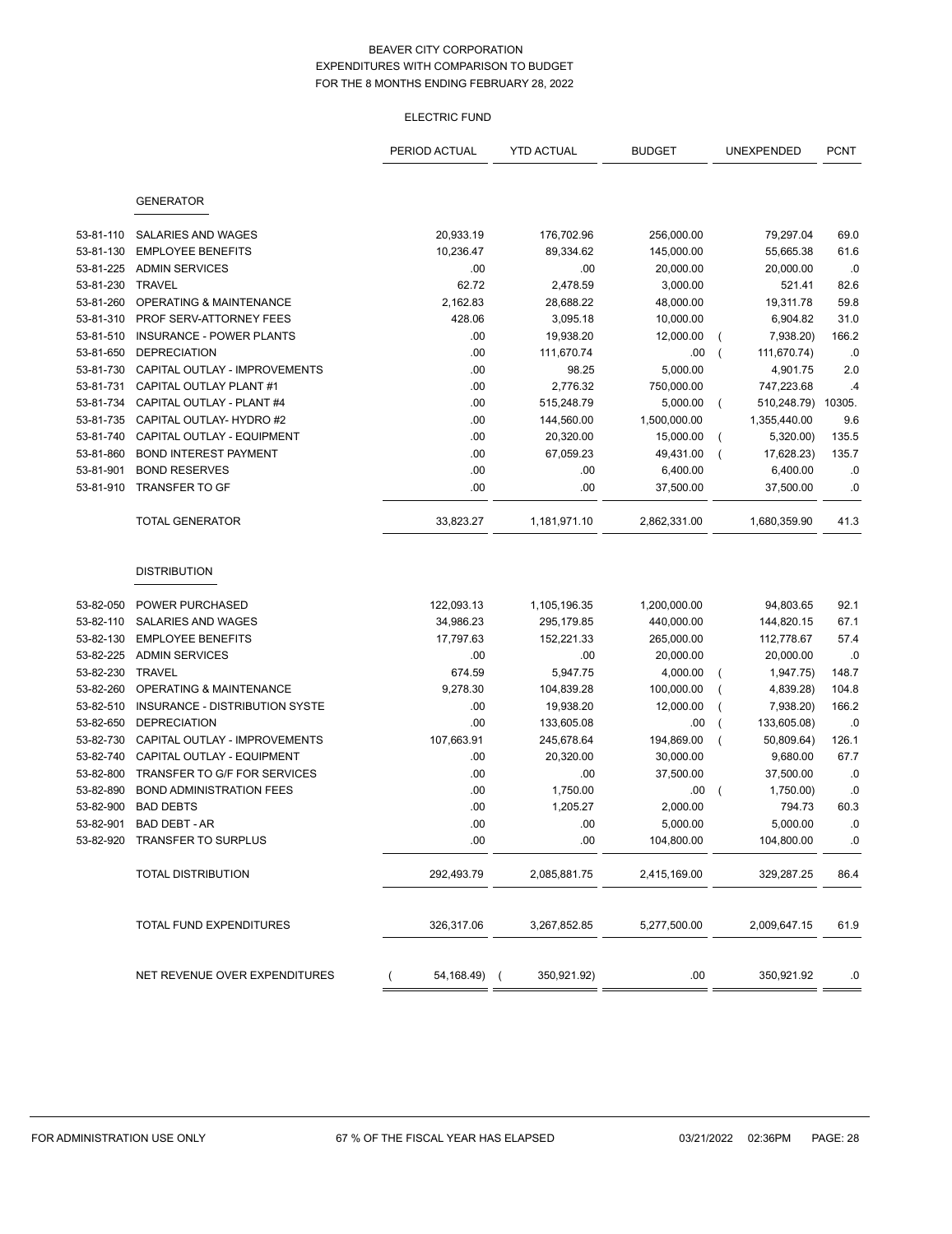# PERPETUAL CARE FUND

|           |                                                               | PERIOD ACTUAL | <b>YTD ACTUAL</b> | <b>BUDGET</b> | UNEXPENDED | <b>PCNT</b> |
|-----------|---------------------------------------------------------------|---------------|-------------------|---------------|------------|-------------|
| 79-34-820 | <b>CHARGES FOR SERVICES</b><br>PERPETUAL CARE - SALE OF PLOTS | 330.00        | 17,530.00         | 16,000.00     | 1,530.00   | 109.6       |
|           | TOTAL CHARGES FOR SERVICES                                    | 330.00        | 17,530.00         | 16,000.00     | 1,530.00   | 109.6       |
|           | <b>OTHER</b>                                                  |               |                   |               |            |             |
| 79-38-100 | <b>INTEREST EARNINGS</b>                                      | .00.          | 131.34            | 300.00        | 168.66     | 43.8        |
|           | TOTAL OTHER                                                   | .00.          | 131.34            | 300.00        | 168.66     | 43.8        |
|           | <b>TOTAL FUND REVENUE</b>                                     | 330.00        | 17,661.34         | 16,300.00     | 1,361.34)  | 108.4       |